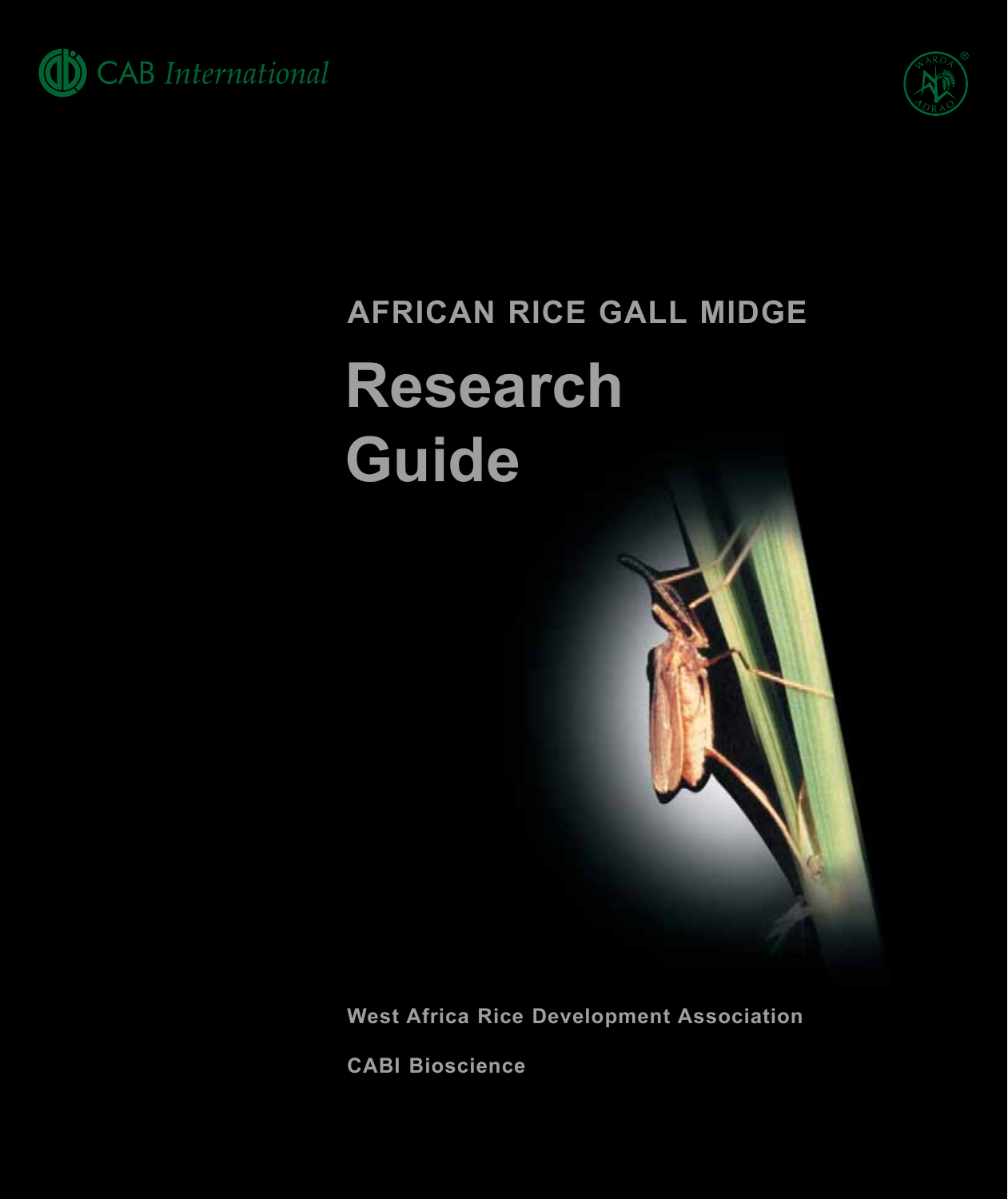# **AFRICAN RICE GALL MIDGE Research Guide**

Charles T. Williams WARDA/CABI Keith M. Harris Consultant Mark N. Ukwungwu NCRI Souleymane Nacro INERA Dona Dakouo INERA Francis E. Nwilene WARDA B.N. Singh WARDA Olusegun Okhidievbie WARDA/CABI



**West Africa Rice Development Association** 



**Centre for Agriculture and Biosciences International** 

2002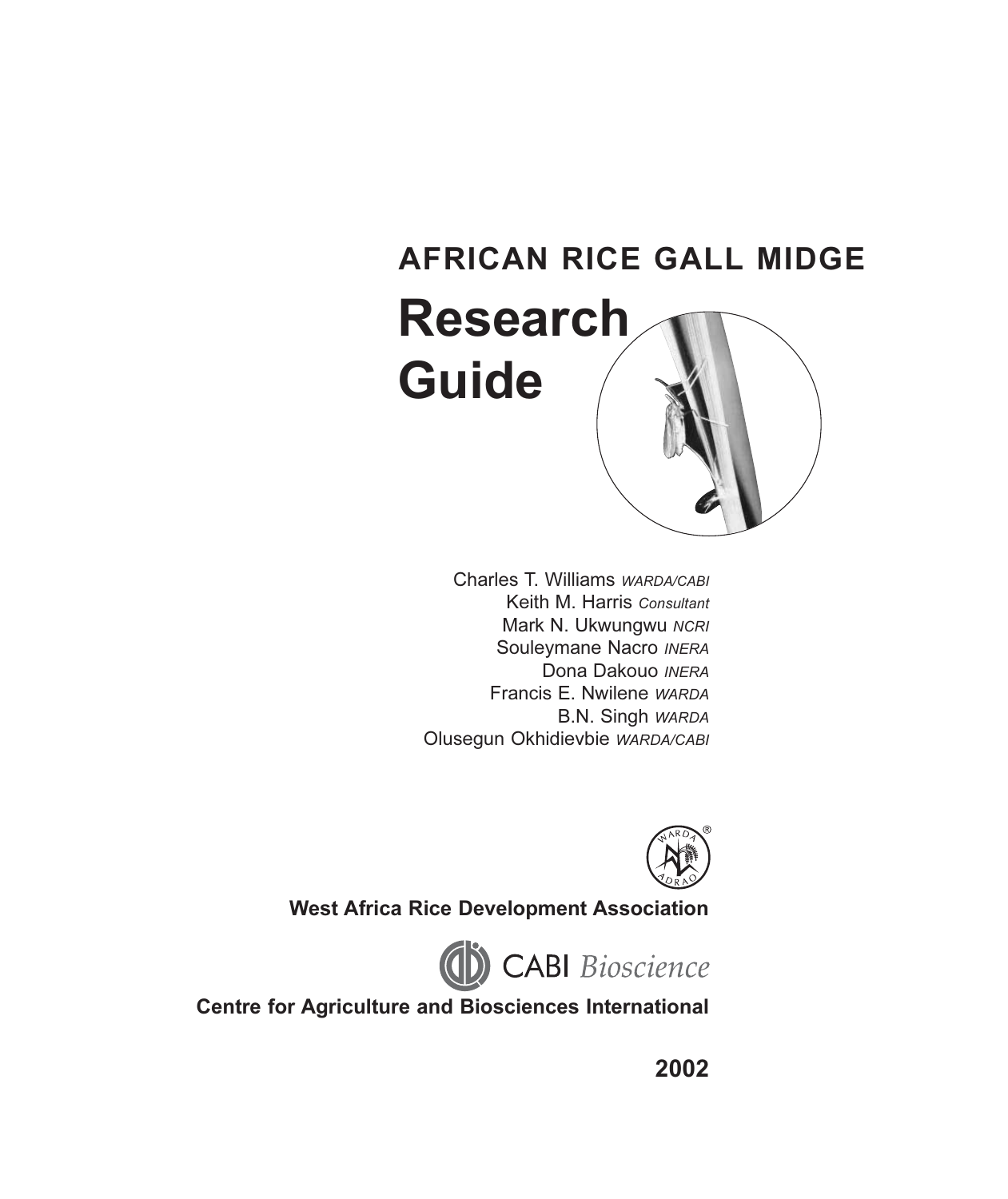#### **Authors' affiliations**

#### **Charles T. Williams**

(formerly WARDA/CABI, Nigeria) c/o Makerere University Institute of **Environment** and Natural Resources (MUIENR) P.O. Box 7298, Kampala, Uganda [UK contact address: c/o 24 Durdham Park, Westbury Park, Bristol, BS6 7JA, UK] E-mail ctwilliams30@hotmail.com

#### Keith M. Harris

Consultant Entomologist, 81 Linden Way, Ripley, Woking, Surrey, GU23 6LP, UK E-mail kmharris@lineone.net

#### Mark N. Ukwungwu

National Cereals Research Institute (NCRI) Badeggi, P.M.B. 8, Bida, Niger State, Nigeria

#### **Souleymane Nacro**

Institut de l'environnement et de recherches agricoles (INERA) Station de Farako-bâ, 01 B.P. 910, Bobo-Dioulasso, Burkina Faso  $E$ -mail Alsanou@fasonet.bf

#### Dona Dakouo

Institut de l'environnement et de recherches agricoles (INERA) Station de Farako-bâ, 01 B.P. 910, Bobo-Dioulasso, Burkina Faso E-mail Ddakouo@fasonet.bf

#### **Francis E. Nwilene**

West Africa Rice Development Association (WARDA/ADRAO) 01 B.P. 2551, Bouaké 01, Côte d'Ivoire  $E$ -mail F.Nwilene@cgiar.org

#### **B.N.** Singh

(formerly WARDA, Côte d'Ivoire) Director, Central Rice Research Institute (CRRI) Cuttack 753 006, Orissa, India  $E$ -mail bnsingh@bol.net.in

#### Olusegun Okhidievbie

West Africa Rice Development Association (WARDA/ADRAO) c/o International Institute of Tropical Agriculture (IITA) P.M.B. 5320, Ibadan, Nigeria E-mail O.Okhidievbie@cgiar.org

© 2002 West Africa Rice Development Association (WARDA) and Centre for Agriculture and Biosciences International (CABI)

Fair use of this material is encouraged. Proper citation is requested.

Williams, C.T., K.M. Harris, M.N. Ukwungwu, S. Nacro, D. Dakouo, F.E. Nwilene, B.N. Singh and O. Okhidievbie, 2002. African Rice Gall Midge Research Guide. Bouaké, Côte d'Ivoire: West Africa Rice Development Association, and Wallingford, UK: CAB International. 28 pp.

ISBN 92 9113 1970

Edit/design by *BluePencil Editing & Design*, Hyderabad, India; http://bluepencil.indiaa.com Printed at Pragati Offset Pvt. Ltd., Hyderabad, India. www.pragati.com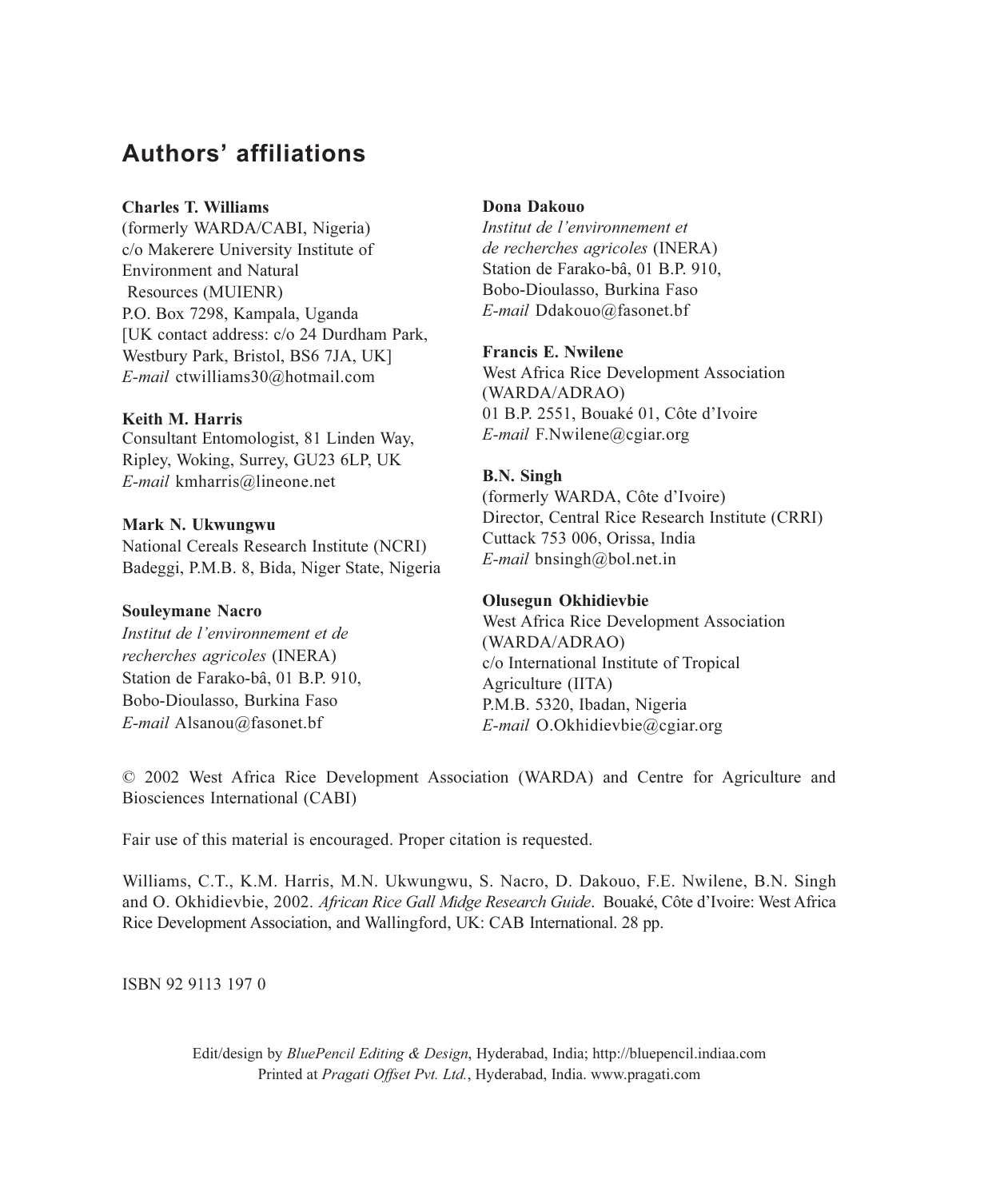## **Contents**

| Acknowledgements                                      |                |
|-------------------------------------------------------|----------------|
| <b>Introduction</b>                                   | 1              |
| <b>Biology and Ecology of African Rice Gall Midge</b> | 2              |
| Distribution                                          | $\overline{2}$ |
| Life cycle                                            | $\overline{2}$ |
| Yield loss                                            | $\overline{3}$ |
| Recognizing gall midge damage in the field            | $\overline{4}$ |
| Alternative host plants                               | 5              |
| Annual cycle                                          | 6              |
| Natural enemies                                       | $\tau$         |
| Parasitoids                                           | $\overline{7}$ |
| Predators                                             | 8              |
| <b>Management of African Rice Gall Midge</b>          | 8              |
| Cultural control                                      | 9              |
| Early and synchronized planting                       | 9              |
| Destruction of wild rices, and the                    |                |
| ratoons and volunteers of cultivated rice             | 10             |
| Fertilizer application                                | 11             |
| Movement of seedlings                                 |                |
| Varietal resistance                                   |                |
| Biological control                                    |                |
| Control with insecticides                             |                |
| Assessing the risk of gall midge damage               |                |
| Selecting suitable gall midge management options      | 16             |
| <b>Sampling and Screening Techniques</b>              |                |
| for African Rice Gall Midge                           | 16             |
| <b>Surveys</b>                                        | 16             |
| Screening rice varieties for resistance to gall midge | 18             |
| Gall dissection to assess parasitism levels           | 20             |
| Collecting gall midges and                            |                |
| parasitoids for identification                        | 22             |
| <b>Further Reading</b>                                | 25             |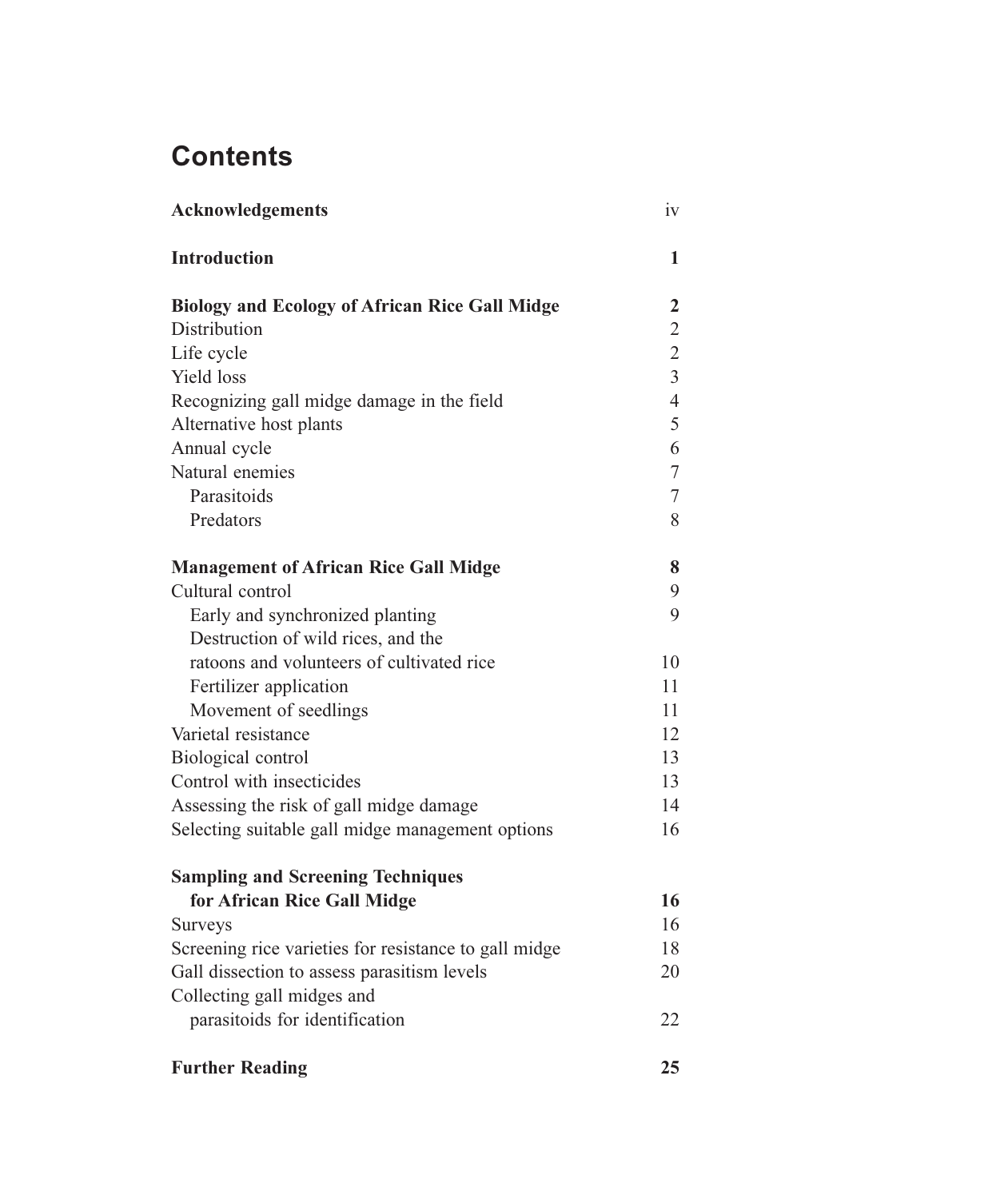## **Acknowledgments**

The authors and publishers gratefully acknowledge the funding provided by the UK Department for International Development (DFID) for the WARDA/CABI gall midge project in general—through ODA Holdback Project R5619(H)—and for the publication of this guide in particular.

The authors also wish to thank the members of the WARDA-NARS Task Forces on Integrated Pest Management and Lowland Breeding, and other NARS staff, for collaboration within the project; the management and staff (past and present) of WARDA and CABI Institutes of Biological Control and Entomology, for providing administrative and technical support to the project; the management and staff of IITA (1993–1996) for providing office, lab and field facilities, and administrative support to the project.

Finally, special thanks go to the following individuals, each of whom contributed to the project (and ultimately this book), and without whom this book would not exist: M.O. Adumike, A.M. Alghali, E.A. Bamidele, A.K. Camara, M. Cock, J.R. Dias, S.N. Fomba, A. Hamadoun, E.A. Heinrichs, A.A. Kehinde, J. La Salle, I.W. Meyen, S. Moore, N.Q. Ng, J. Nnabo, O. Oreke, A. Polaszek, D.J. Salami, and M. Sidibe.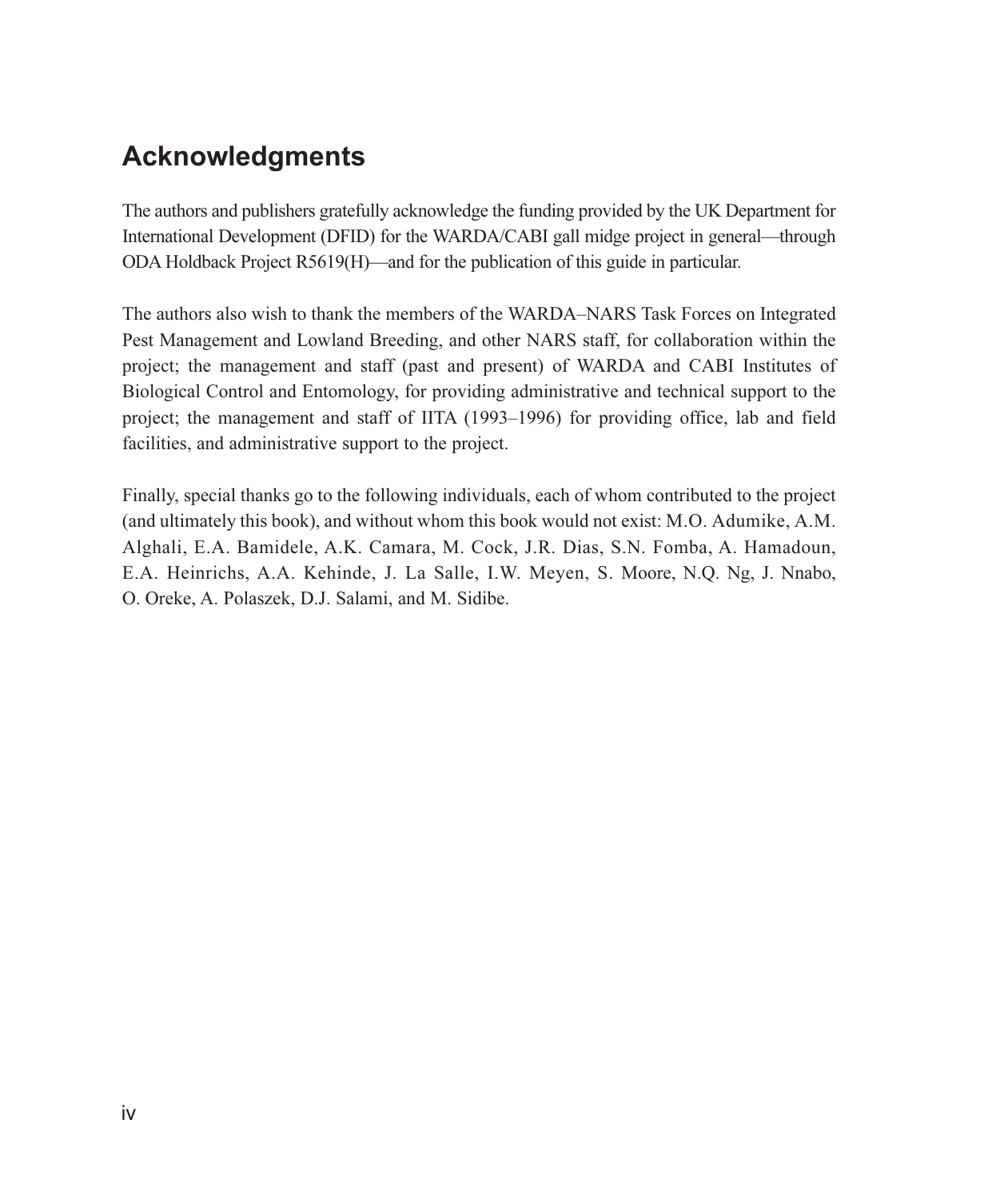## **Introduction**

The African rice gall midge, Orseolia oryzivora Harris & Gagné (Diptera: Cecidomyiidae), is an insect pest indigenous to Africa. It was generally considered a minor problem before the 1970s, but has caused increasingly severe damage to rice crops since then. Serious losses were reported from southern Burkina Faso in the late 1970s; ten years later, extensive outbreaks occurred in central and southeast Nigeria, involving over 50,000 ha of rice and causing total yield loss in the worst-affected fields. African rice gall midge (AfRGM) remains a major pest in both of these countries and, since 1990, outbreaks have also been reported from parts of Ghana, Guinea, Guinea Bissau, Mali, Sierra Leone, Tanzania and Uganda. Several possible causes for the increase in AfRGM damage have been suggested, most linked

to recent changes in rice production.

The effective management of AfRGM has presented a major challenge to rice scientists of the West Africa Rice Development Association (WARDA) and the national agricultural research systems (NARS) of the countries affected. Since the late 1970s, research has been focused on understanding the biology and ecology of the pest, and developing a range of management options.



A collaborative research project on AfRGM was started in 1993, involving WARDA, the NARS of West and Central Africa, and the Centre for Agriculture and Biosciences International (CABI), funded by the United Kingdom Department for International Development (formerly the Overseas Development Administration).

This guide on AfRGM is one output of the collaboration within the framework of this project. The guide provides up-to-date information on the biology, ecology, recognition and management of the pest, including results obtained before and during the project. It also outlines some basic research techniques. It will be useful to entomologists unfamiliar with AfRGM and is also intended for other agricultural researchers, trainers and extension staff involved with rice production. Technical terms have been kept to a minimum, and those that are used have been explained. A list of further reading is given for readers who need more technical detail. Emphasis has been placed on explaining those aspects of the biology and ecology of AfRGM that have important implications for its pest status and management. The management options described include some that are already recommended to farmers, and others that are still under development.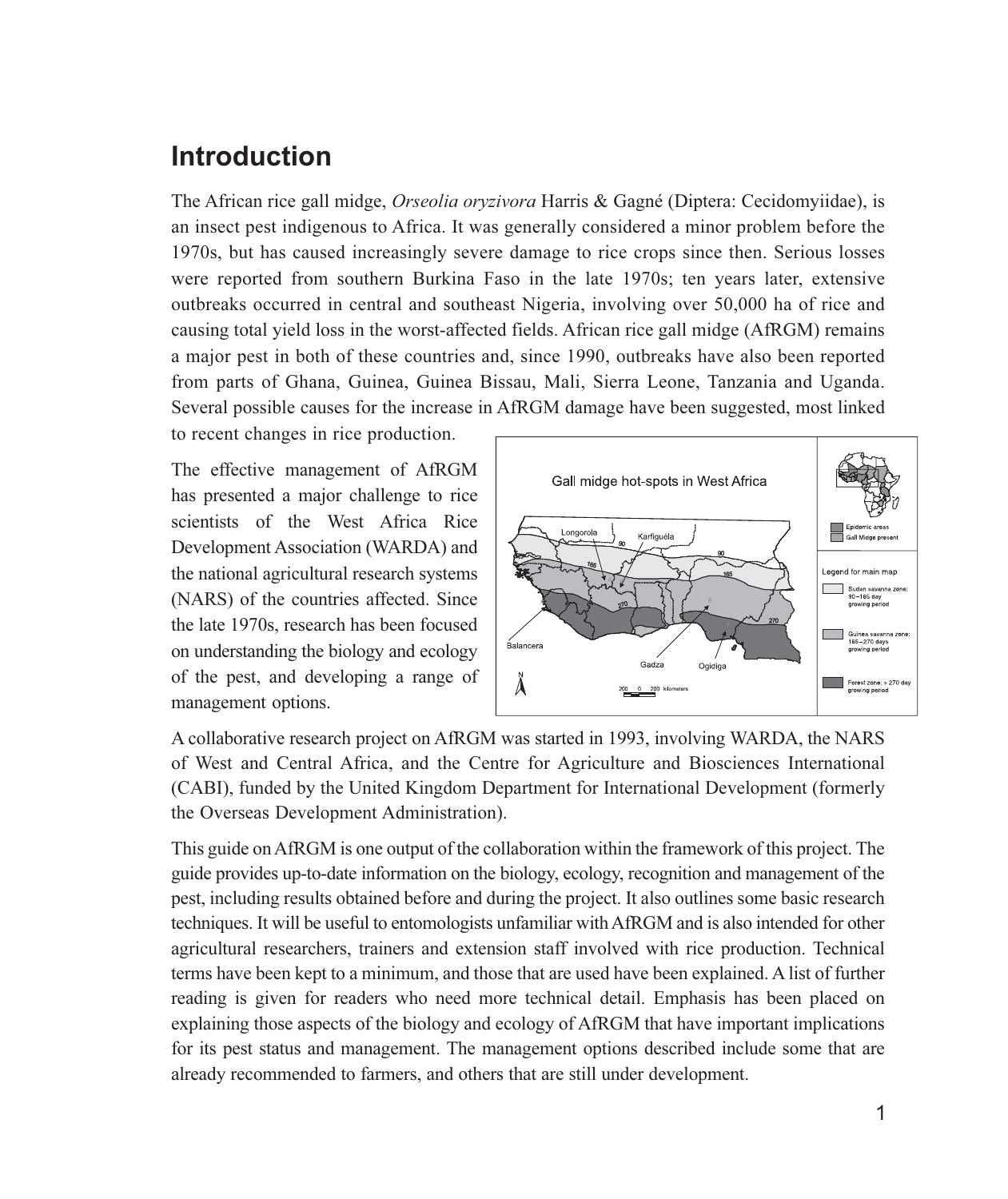## **Biology and Ecology of African Rice Gall Midge**

## **Distribution**

Gall midges collected from rice in Africa were originally thought to belong to the same species already known as a pest of rice in Asia—Orseolia oryzae (Wood-Mason). However, detailed comparison in the early 1980s showed that the midges from Africa and Asia are structurally different. Two species are now recognized: African rice gall midge, Orseolia oryzivora Harris & Gagné, and Asian rice gall midge Orseolia oryzae (Wood-Mason) (formerly, Pachydiplosis oryzae).

Asian rice gall midge has never been found in Africa, and all earlier reports of this species from Africa are now known to be misidentifications of *O. oryzivora*. African rice gall midge (AfRGM) is widely distributed south of the Sahara, particularly in West Africa, but it has not been found outside this continent. The pest has been recorded from the following countries:

Benin, Burkina Faso, Cameroon, Chad, Côte d'Ivoire, The Gambia, Ghana, Guinea, Guinea Bissau, Malawi, Mali, Niger, Nigeria, Senegal, Sierra Leone, Sudan, Tanzania, Togo, Uganda and Zambia.

In several of these countries—including Ghana, Guinea, Sierra Leone, Tanzania, Uganda and Zambia—AfRGM has been recorded for the first time since 1970, which suggests that its range in Africa is expanding. However, in some localities it may simply have been overlooked until infestation levels increased.

In West Africa, heavy AfRGM infestation is more common in the Guinea savanna, derived savanna and humid forest agro-ecological zones than in the Sudan savanna. The pest is rare in the Sahel zone. Upland rice fields are occasionally attacked, but AfRGM is mainly a pest of lowland (swamp) rice, whether rainfed or irrigated. Hydromorphic rice fields (with the water table lying close to, but usually below, the soil surface) are also at risk. African rice gall midge is rare on tidal mangrove rice fields, but 'associated mangrove' fields can have infestation levels similar to those on other types of lowland rice.

## Life cycle

The adult AfRGM is a reddish-brown fly similar in shape and size to a small mosquito (Figure 1, see inside front cover). The female midge lays eggs, about 0.5 mm long, scattered on the leaves and leaf sheaths of the rice plant. The eggs hatch after two to five days (Figure 2). The legless, white to pale-yellow larva which emerges from each egg crawls into a rice shoot (tiller) and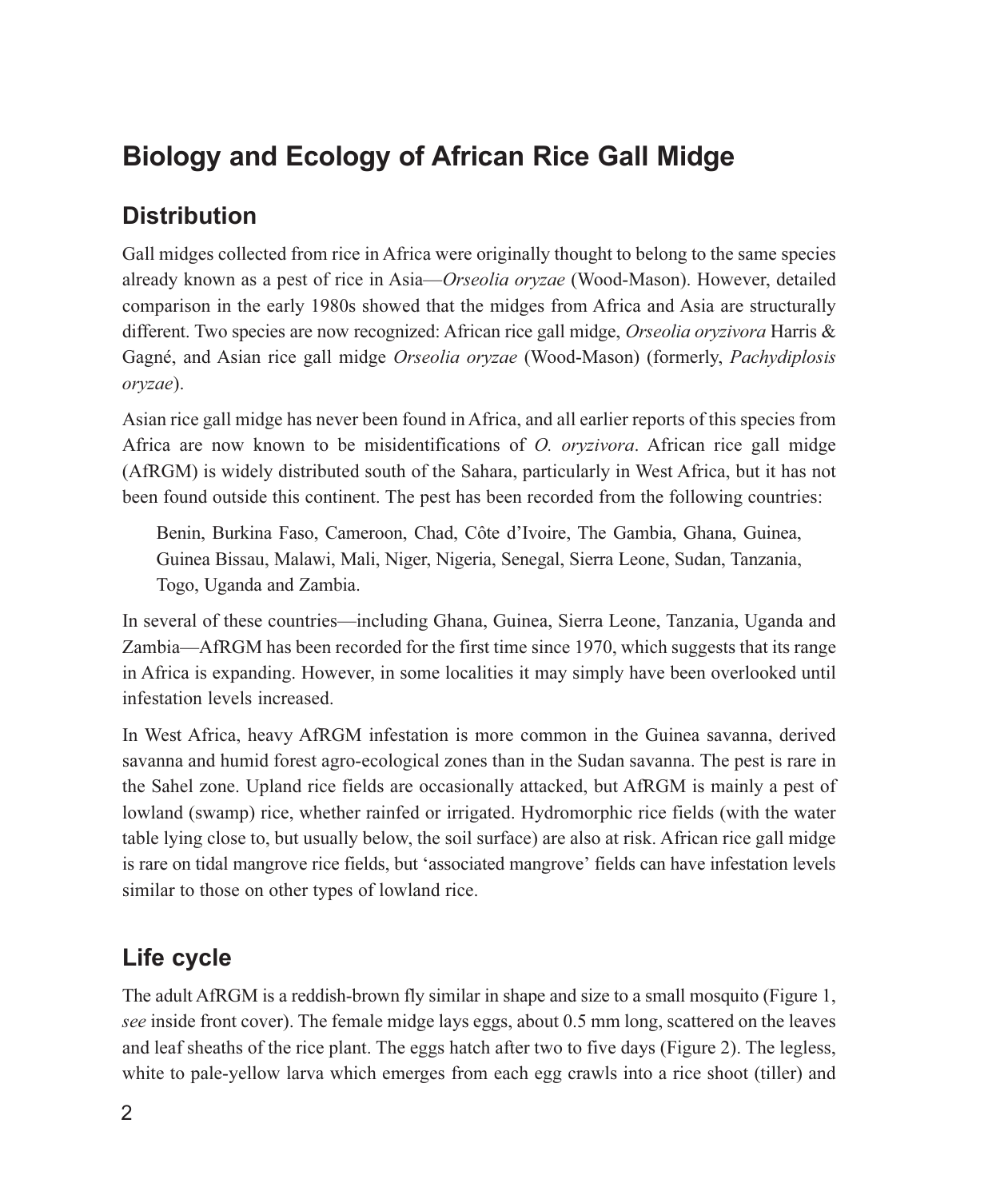makes its way down between the leaf sheaths to the growing point (apical meristem). Water droplets are needed on the plant surface to allow the larva to move across it. If conditions are dry, many larvae die before they can penetrate into the tiller.

At the tiller's growing point, the larva makes the plant form an oval, hollow gall (Figure 3), within which it feeds and develops for about 10 to 20 days. During this period, the gall is short and hidden between the leaf sheaths. When the larva is fully grown, it changes into a pupa, about 5 mm long. The pupa does not feed, but darkens from whitish to dark brown as it develops (Figure 4).

Normally towards the end of the pupal stage, which lasts three to five days, the gall elongates rapidly to form a hollow tube about 3 mm in diameter, tapered at one end. The top part of the gall can then be seen projecting out of the tiller. The color and length of AfRGM galls are quite variable (Figure 5). Typically they are silvery white for most of their length with a green tip, but on older plants they are often mainly green (Figure 6). They may even be purplish on some rice varieties. Their length can vary from a few centimeters to over 50 cm. Because of their tubular shape and white color, they are often called 'onion leaf' or 'silver shoot' galls.

The AfRGM pupa is mobile and wriggles up to the top of the gall when it has completed its development. It then cuts a hole near the tip of the gall using the spines at its head end. The front of the pupa emerges through this exit hole, the pupal skin splits and the adult midge crawls out. The empty, transparent pupal skin is left protruding from the exit hole (Figure 7, see inside back cover) and can remain there for several days before being brushed or knocked off. Galls gradually die off from the top after the adult has emerged, normally taking a few weeks to die back completely.

Adult midges usually emerge at night and are nocturnal (active at night). During the day, they rest near the bases of the rice plants. Males and females can mate within a few hours of emerging. The female lays most of her 100 to 400 eggs within the next day or two, and only lives for about three days. As with other insects, the duration of the life cycle is partly dependent on temperature. Development is slower in cooler weather. At temperatures that are normal in AfRGM outbreak areas in West Africa, the life cycle from egg to adult usually takes three to four weeks

#### **Yield loss**

The African rice gall midge is only a pest at the vegetative stage of crop growth, because larvae cannot produce galls on tillers that have already started to form a flower head (panicle). Severe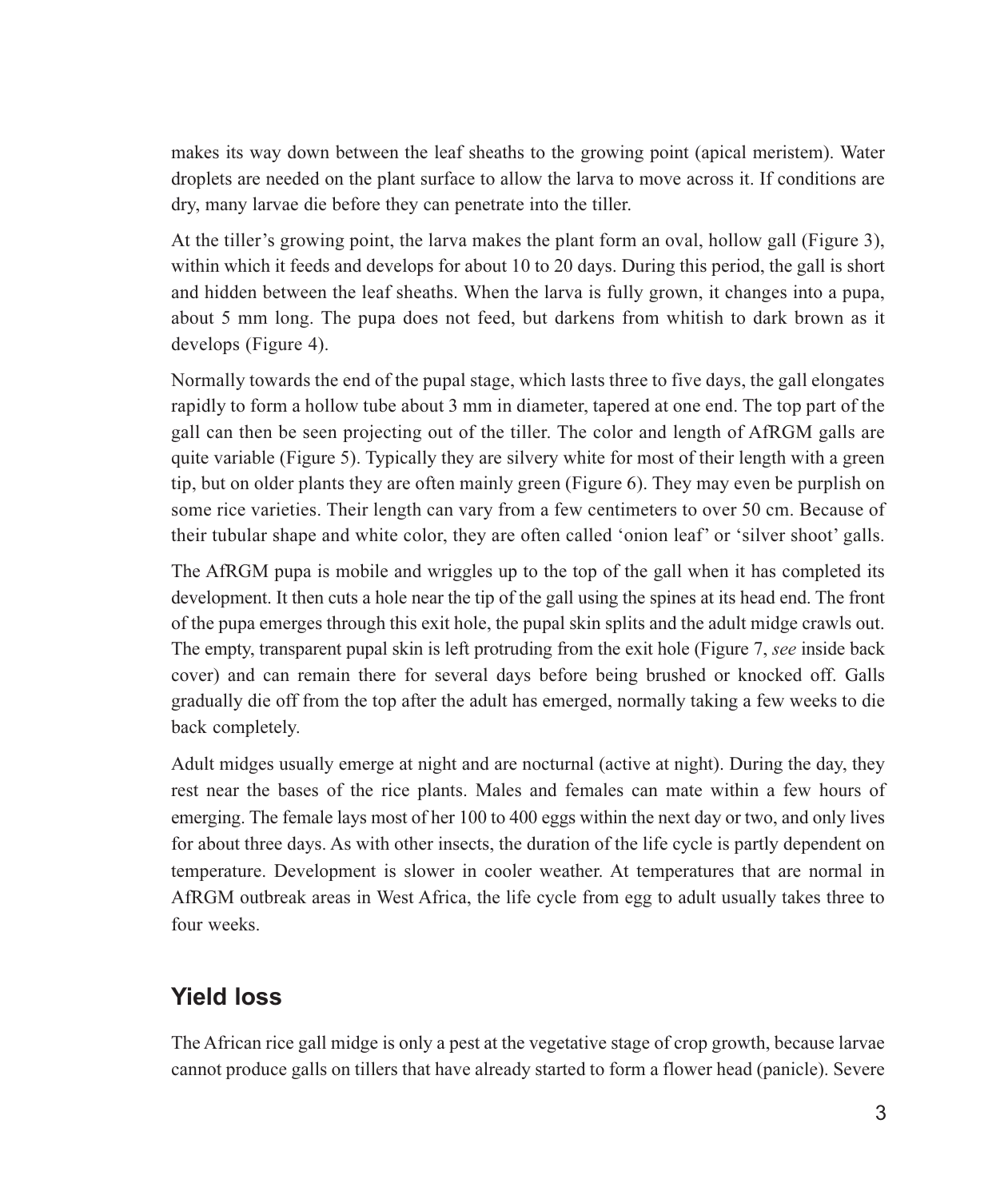AfRGM infestation in the nursery bed can kill rice seedlings soon after transplanting, but the pest normally causes damage without killing the plant. In this case, the infestation causes grain yield loss, because a tiller cannot produce any more leaves or a panicle after a gall has been formed. In response to midge infestation, the plant normally produces extra tillers that can help to compensate for the damage. However, these tillers often become infested as well and, even if they escape attack, they may be formed too late to contribute to grain yield. Fields that are heavily infested may produce no grain at all.

The percentage of tillers on which galls can be seen (percent tiller infestation) is commonly used as a measure of the level of midge infestation in a rice crop. Trials under rainfed lowland conditions in Nigeria have shown that percent tiller infestation recorded when rice plants are at stem-elongation stage is reasonably closely related to yield loss. Infestation levels recorded at earlier or later growth stages are less useful in assessing the effect on yield.

The amount of yield loss caused by a particular level of AfRGM infestation can vary from one rice variety to another: 'tolerant' varieties, like Cisadane (see 'Varietal resistance' on page 12), show lower yield loss than more susceptible ones.

For a particular rice variety, the amount of yield loss caused by a given level of midge infestation varies with the growth stage of the crop. This is probably because growth stage affects the plant's ability to compensate for midge damage by producing extra panicle-bearing tillers. Trials on farmers' rainfed lowland fields in southeast Nigeria showed that even moderate infestation levels can result in heavy yield loss. Over a range of midge infestation levels from 0 to about  $30\%$ , an increase of 1% in the percentage of tillers showing galls at stem-elongation reduced yield by 2 to 3%. However, losses under more favorable, irrigated conditions are likely to be lower. In addition to reducing grain yield, AfRGM attack also results in delayed and uneven grain maturation, which makes harvesting difficult.

#### Recognizing gall midge damage in the field

Long, silvery AfRGM galls on young rice plants are very noticeable. However, on older plants the galls are often less conspicuous, since they are more easily hidden by the leaves and may be short and green, particularly if growing conditions are poor. Additionally, galls become harder to see as they grow older, because they die back from the top and the gall-midge pupal skins drop off. Thus, as the season progresses, one has to examine the plants closely to see the galls, even in a heavily infested field.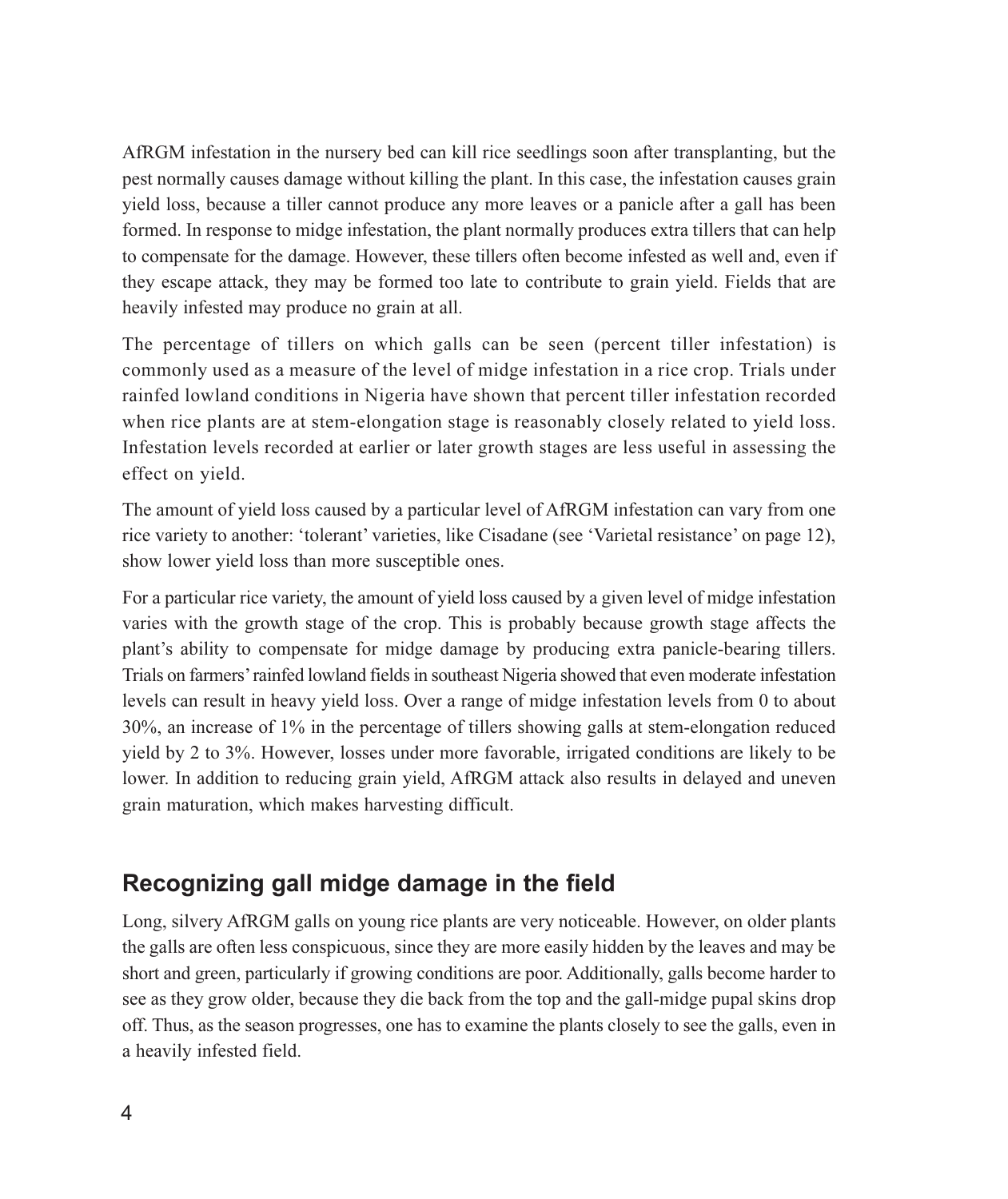As a result of rice plants producing extra tillers in response to AfRGM infestation, severely attacked plants usually have a stunted, bushy appearance with as many as 50 or 100 small tillers per hill. At the flowering stage, a heavily infested rice crop can look like a grass field, with very few panicles showing. However, other pests and soil problems sometimes produce similar stunting, so one must find galls to confirm AfRGM as the cause of damage.

The 'deadhearts' produced by stem-boring caterpillars or the larvae of stalk-eyed flies (Diopsis spp.) are sometimes mistaken for midge galls. Typically, the youngest, central leaf of a deadheart fails to unfold because of the stem-borer damage near its base. It also turns pale yellowish as it dies off, so it can resemble a midge gall. However, when cut horizontally, a deadheart never shows the hollow, tubular structure of a gall. Also, the central leaf of a deadheart caused by a stem-boring caterpillar is often easy to pull away from the rest of the tiller because of the damage at its base, whereas a gall is not.

Adult gall midges are usually quite difficult to find, even in rice fields with many galls, because they only live for a few days and are active at night.

#### **Alternative host plants**

Results of recent field sampling and laboratory tests strongly suggest that cultivated and wild rice species (Oryza species) are the only host plants on which AfRGM can develop. Earlier reports of 'onion leaf' galls on other grasses in Asia and Africa refer to other species of gall midge. In Nigeria, AfRGM has been tested on the following grass species common around lowland rice fields: Leersia hexandra, Echinochloa colona, Echinochloa stagnina, Acroceras zizanioides, Paspalum scrobiculatum and Ischaemum rugosum. It could not form galls on any of these.

'Onion leaf' galls are quite commonly found on *Paspalum scrobiculatum* in rice-growing areas of Nigeria and Burkina Faso. However, detailed examination and laboratory host-transfer tests have shown that these galls are produced by a different species of gall midge which cannot infest rice. There are small structural differences in the pupae and adult males of the two species that can be seen under a low-powered microscope or a hand lens.

Rice species on which AfRGM can develop include the cultivated species Oryza sativa and O. glaberrima, and the wild species O. longistaminata, O. barthii, O. punctata and O. stapfii. Other wild rices have not yet been tested, and may be hosts. Oryza sativa appears to be the most favorable host.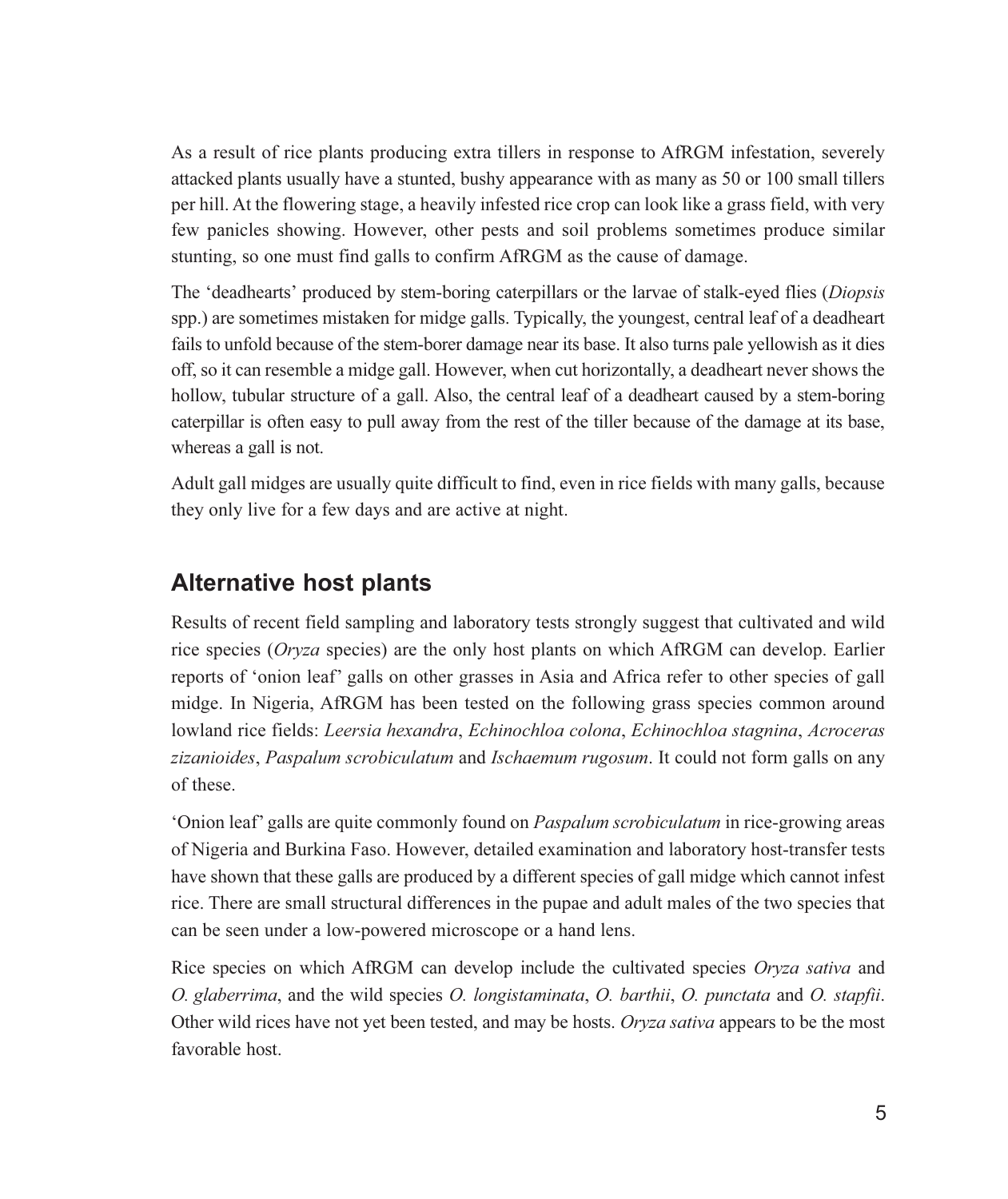## **Annual cycle**

African rice gall midge is generally very rare in the dry season, but builds up during the rains. This is mainly because the newly hatched larvae need water droplets on the plant surface to allow them to move into the tillers. In addition, rice plants at the susceptible vegetative growth stage are normally much more abundant in the rainy season, except where irrigation allows dryseason rice crops to be grown. Where there is a dry-season rice crop, AfRGM can persist on it at low levels. Where only one rice crop is grown each year, the way in which AfRGM survives from one cropping season to the next depends on the length of the dry season and the alternative host plants available.

The gall midge normally survives on rice fields for some weeks after harvest by infesting 'ratoons' of cultivated rice. These are the new tillers which sprout from cut stubble after harvest. Later, 'volunteer' rice plants germinating from seed that has accidentally fallen on the field are also infested. In the humid forest zone, where the dry season is short and some live ratoons and volunteers are always present, gall midge can persist from one cropping season to the next on these hosts even if no wild rices are present.

In savanna areas, where the dry season is longer, there is usually a period of several months when no live rations or volunteers are present. Here, the wild rice Oryza longistaminata is important for the survival of AfRGM. Unlike the other rice species found in Africa, it has underground stems (rhizomes) which remain alive through the dry season after all the leaves have died. Gall-midge larvae can survive dry conditions in a dormant state inside these rhizomes. When the first rains fall, the rhizomes start to grow again and produce new tillers, and the larvae complete their development. Their galls elongate and the new adults emerge and disperse.

Even where *O. longistaminata* is necessary for the dry-season survival of AfRGM, ratoons and volunteers of cultivated rice are also important in the annual cycle. Ratoons are important for several weeks after harvest until they die. Volunteers are important early in the rainy season, after the first generation of adults has emerged from *O. longistaminata*, but before the first rice crops have been planted. Annual species of wild rice, such as O. barthii, can play a similar role to volunteers in the rainy season.

In central and southeast Nigeria, in most of the AfRGM outbreak sites that have been studied so far, the great majority of alternative AfRGM host plants (wild rices, volunteers and rations) grow on rice fields. When these fields are not being used for rice, they are either left fallow or are cultivated with other crops; in either case, alternative AfRGM hosts can persist on them. Though some AfRGM host plants are present in other habitats, such as ditches, bunds and ponds, these are a small proportion of the total.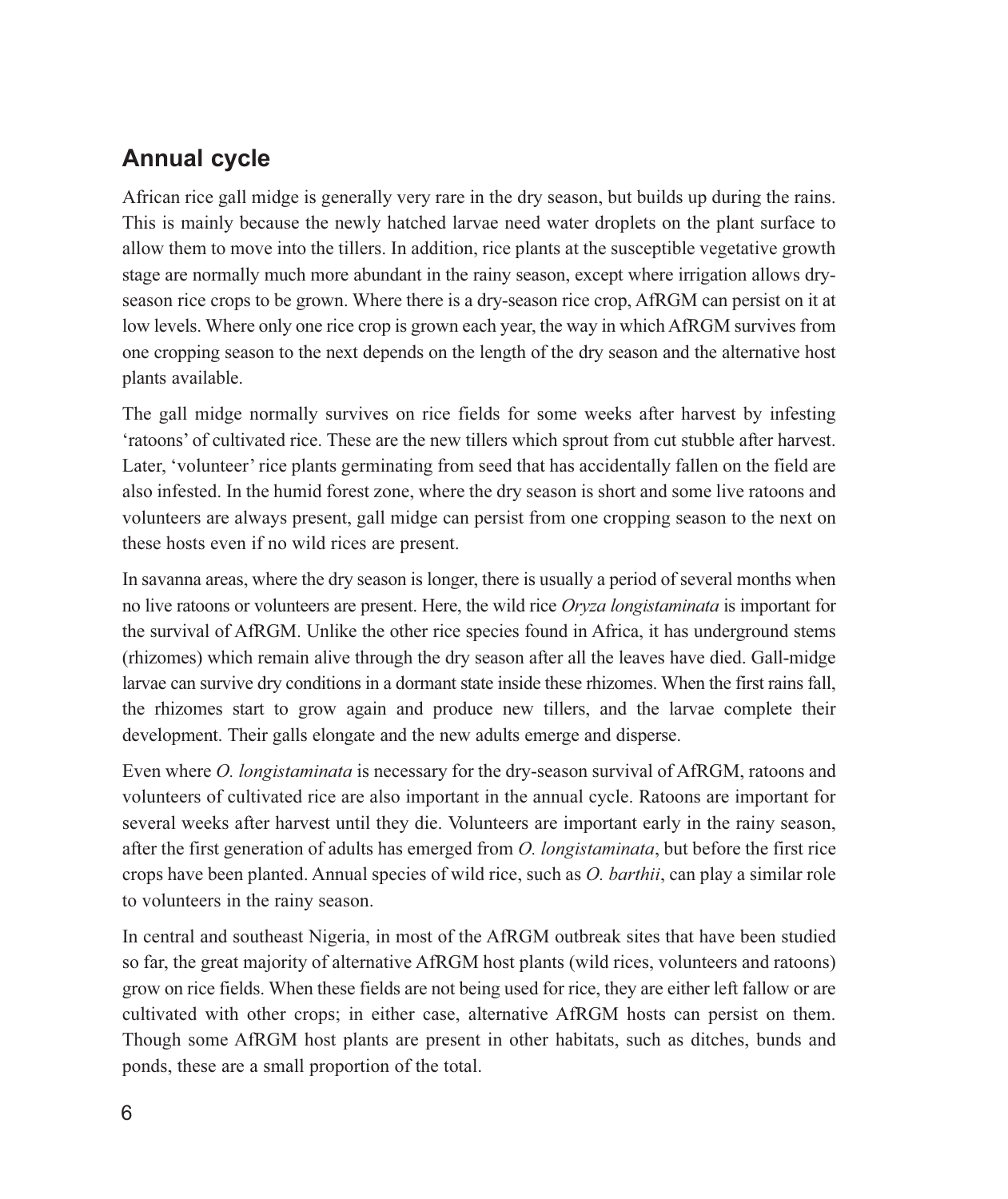In some northern outbreak sites, for example in southern Burkina Faso, there are large uncultivated swamps in which *O. longistaminata* is abundant close to the rice fields. These swamps are probably important habitats for AfRGM.

Field sampling in Nigeria has shown that, though ratoons, volunteers and wild rice species are important in the annual cycle of AfRGM, populations on these hosts early in the rainy season are relatively small. The large populations that can build up later in the rainy season are primarily the result of very rapid reproduction over several generations on the rice crop itself.

#### **Natural enemies**

The natural enemies of AfRGM feed on the pest, and often succeed in keeping it under natural biological control, reducing the population so much that rice crops do not suffer yield loss. The two main types of natural enemies are predators and parasitoids. Parasitoids are generally more specialized than predators. They feed either inside or on the body of their host during development, but are free-living as adults.

#### **Parasitoids**

By far the most common parasitoids of AfRGM are *Platygaster diplosisae* Risbec and Aprostocetus procerae (Risbec) (formerly called Aprostocetus pachydiplosisae or Tetrastichus *pachydiplosisae*). Both are very small wasps (Hymenoptera). Adults of *Platygaster* are less than 1 mm long and are black with pale legs. Adults of *Aprostocetus* are stout and about 3 mm long; they occur in a variety of colors, from mainly orange-brown with some black marks on the body to almost entirely black. Several other species of parasitoid attack AfRGM, but these are too rare to play an important role in the biological control of the pest.

Platygaster diplosisae lays its eggs inside the eggs of AfRGM, and the parasitoid's larvae hatch inside the young AfRGM larva. They feed inside it and kill it when it is fully grown. They then form pupae inside the corpse, from which the tiny adults emerge. The adults cut one or more very small exit holes in the gall and disperse.

The adult female *Aprostocetus procerae* usually lays its eggs onto AfRGM pupae, or occasionally onto large larvae. It does this by piercing through the wall of the gall with the tip of its abdomen. The host is stung and paralyzed by the female parasitoid as the egg is laid. *Aprostocetus* larvae feed on, rather than inside, their hosts, and only one larva develops on each host. After it has finished feeding, the parasitoid larva changes into a pupa inside the gall. The adult that emerges cuts an exit hole in the gall to escape. More detail on how to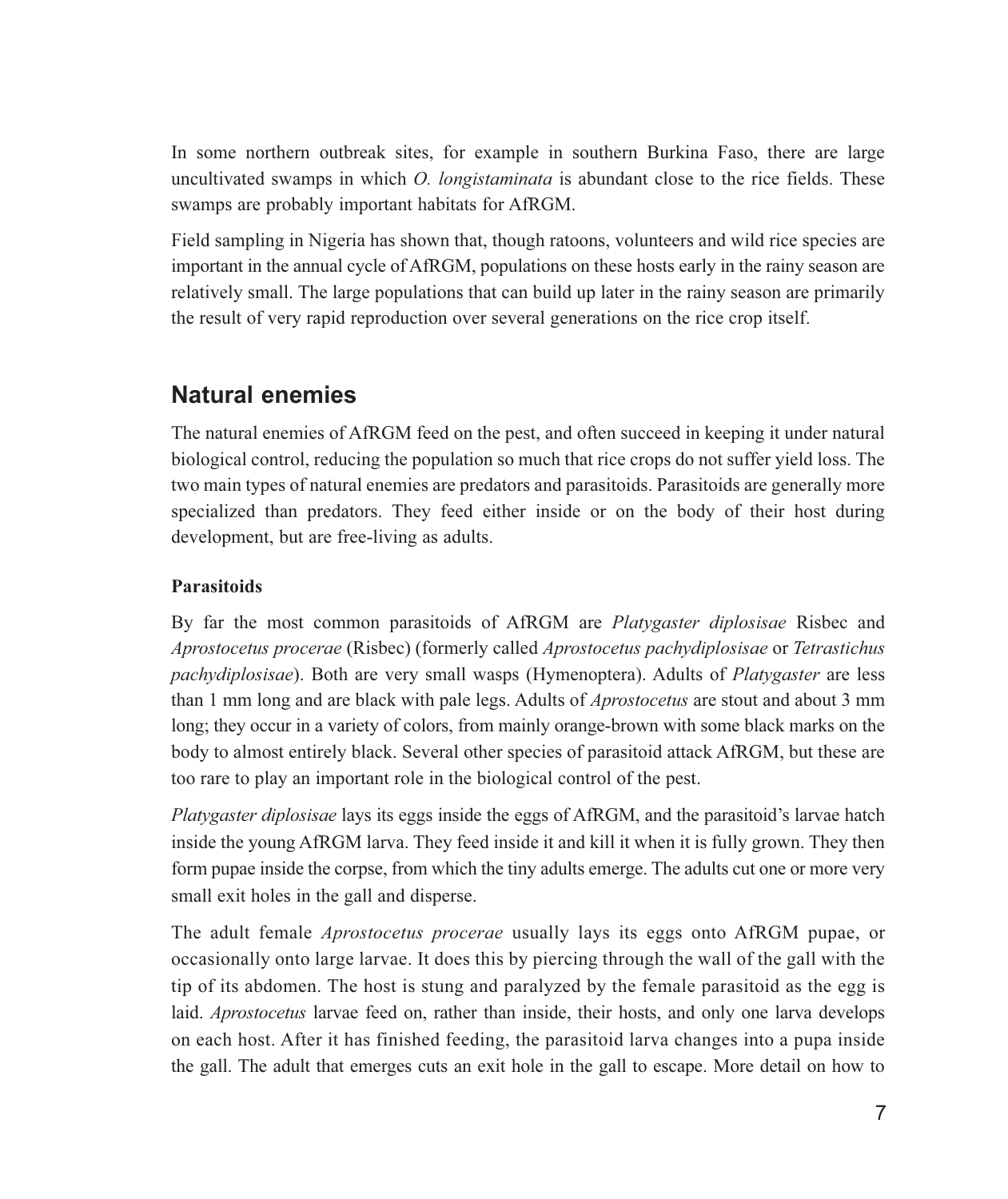recognize the two main parasitoids is given later in this book (Gall dissection to assess parasitism levels, page 20).

Field sampling and experiments have shown that in some situations *Aprostocetus procerae* and Platygaster diplosisae can find and kill a high percentage of AfRGM, even when the pest's population is low. Towards the end of the rainy season on farmers' fields these parasitoids commonly kill well over 50% of the AfRGM larvae and pupae. However, sometimes such high levels of parasitism occur too late to prevent large AfRGM populations from building up and causing serious yield losses.

#### **Predators**

Little is known about the predators of AfRGM. Laboratory tests have identified several predators common in lowland rice fields, which feed readily on the exposed eggs of the pest. These include tiny predatory mites (Neoseiulus sp., Phytoseiidae), the bug Cyrtorhinus viridis (Miridae), and the sword-tailed crickets Anaxipha longipennis and Trigonidium *cicindeloides* (Gryllidae). Several other small bugs (Heteroptera) common in rice crops are predatory and may feed on AfRGM eggs. But some larger predators such as ladybird beetles (Coccinellidae) and the long-horned grasshopper *Conocephalus* (Tettigoniidae) ate few AfRGM eggs in laboratory tests.

Gall-midge larvae and pupae are well hidden from predators inside galls. Only about 5% of pupae are killed by predators, and most of this is accidental predation by larvae of stalk-eyed flies (*Diopsis* spp.) and other stem-borers.

The main predators of adult midges that are abundant enough in lowland rice crops at the vegetative stage to be important are spiders—in particular, long-jawed spiders (Tetragnathidae)—and damsel flies (Zygoptera).

## **Management of African Rice Gall Midge**

Researchers working to reduce crop losses caused by AfRGM have adopted an integrated pest management (IPM) approach. That is, they are developing a variety of compatible methods that can be used in combination to reduce AfRGM damage. Emphasis is being placed on the development of methods that do not involve insecticides, such as cultural and biological control methods, and varietal resistance. This is because the use of insecticides to control AfRGM is difficult and has several drawbacks. These include financial cost, risks to human health, and the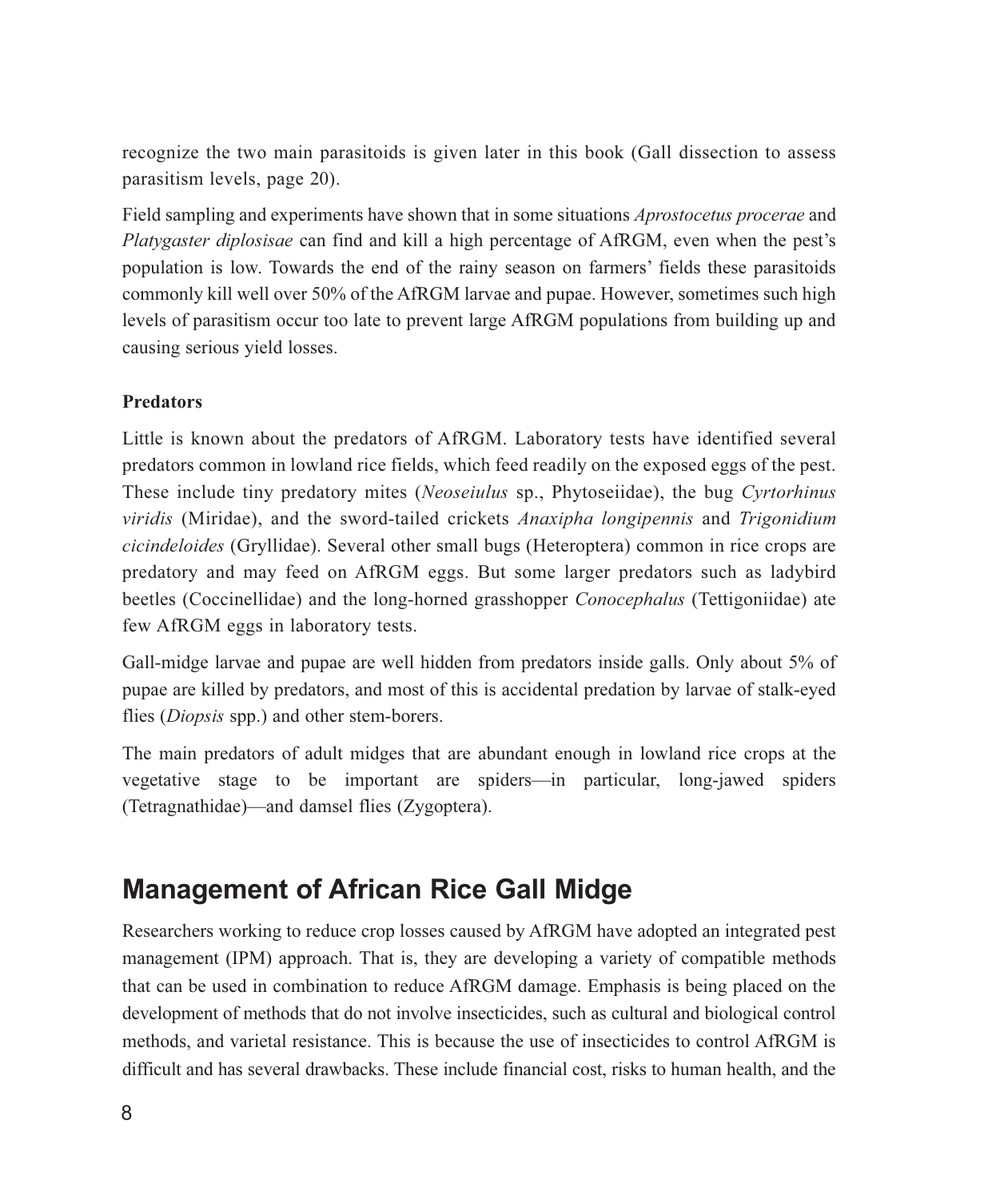possible destruction of natural enemies, which could result in new pest outbreaks. The sections below describe the AfRGM management methods already recommended to farmers, and also some others that are under development and not yet ready for implementation.

## **Cultural control**

Cultural control methods involve changing the way the crop is grown in order to reduce pest damage. For AfRGM there are several options.

#### Early and synchronized planting

Gall-midge populations are normally at a low level at the beginning of the cropping season and build up during the rains. Therefore, rice fields planted early are usually less likely to suffer serious damage than those planted late. Field surveys have shown that this is certainly the case in the Abakaliki area in southeast Nigeria.

If the fields in an area are planted over several months, the AfRGM population has a long period in which to build up on the crop, first on early-planted and then on late-planted fields. Synchronized planting, that is, planting all the rice fields in an area at about the same time, prevents this.

Early and synchronized planting are important cultural control measures that are appropriate in many outbreak areas. However, two points should be considered before recommending them to farmers in a particular area.

- Studies by researchers at the National Cereals Research Institute (NCRI) in Nigeria have shown that, at some sites, early planting may result in higher AfRGM infestation. This is likely to be due to differences between sites in seasonal weather patterns, cropping calendars and AfRGM ecology. Therefore, if it is not already known, the relationship between planting date and AfRGM infestation level in a particular outbreak area should be investigated using surveys or experimental plots before a general recommendation is made to farmers in that area.
- In many situations where early, synchronized planting does reduce AfRGM infestation, farmers may have difficulty in implementing these recommendations fully, because of agronomic or socio-economic problems. For example, different inland valleys in an area may become wet enough for transplanting at different times, or farmers may lack the family labor, cash or fertilizer to plant early. Nevertheless, AfRGM damage can often be reduced even if these measures are only partly implemented, by shifting the average transplanting date earlier and reducing the period during which transplanting is carried out.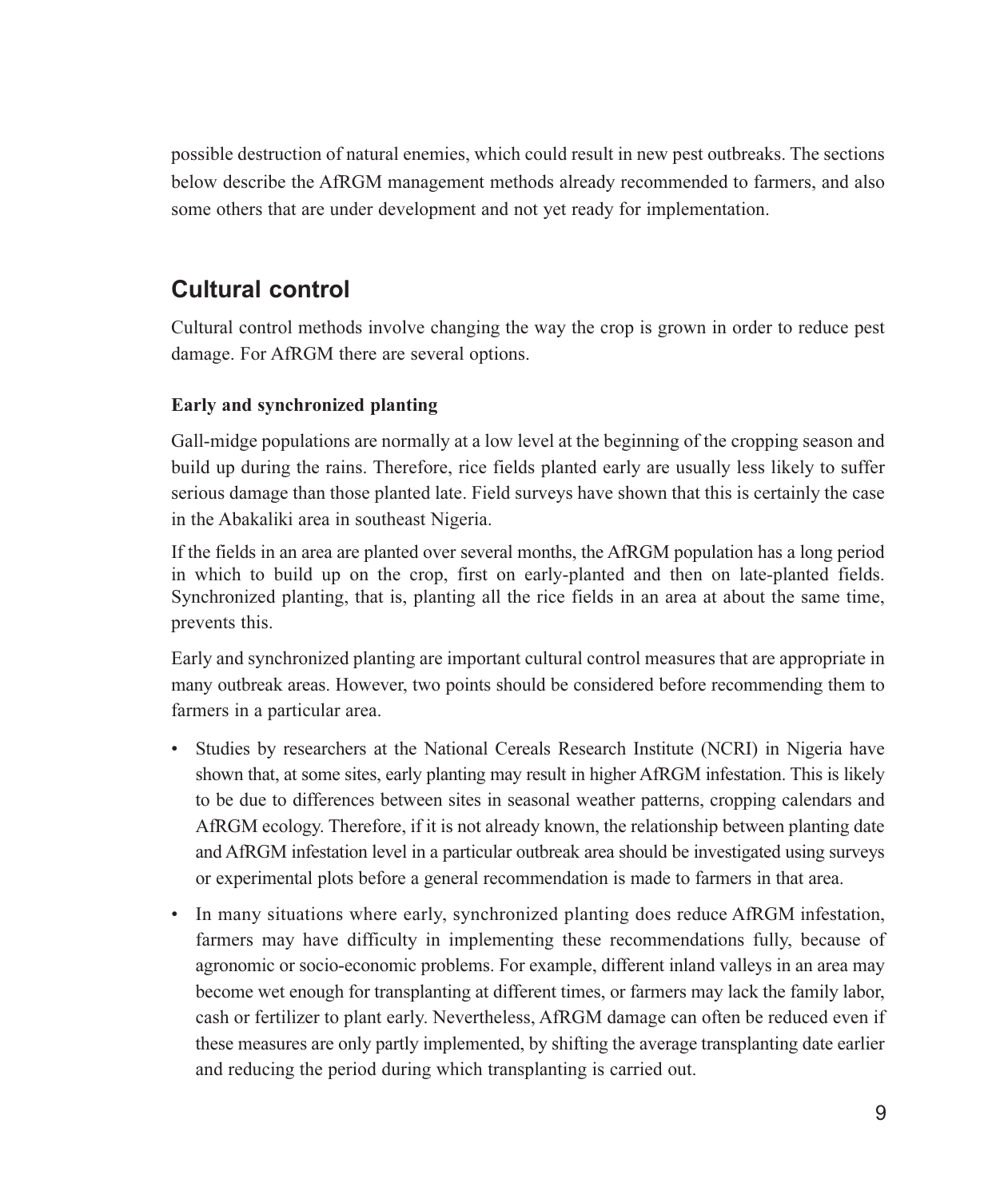In some outbreak areas, fields planted very late may be at lower risk of serious AfRGM damage than those planted in mid-season, because rainfall is less frequent and natural enemies of AfRGM have had time to build up. However, late planting is only advisable if there will be enough water to ensure that the crop will not suffer drought stress.

#### Destruction of wild rices, and the ratoons and volunteers of cultivated rice

Gall midge can only develop on cultivated and wild rice species and, in many outbreak areas, these host plants are mainly found in rice fields. These facts suggest that the management of AfRGM through the control of its host plants is feasible, at least in some locations. During the cropping season, rice crops themselves are by far the most abundant and important hosts for AfRGM. Therefore, the main aim must be to reduce AfRGM hosts at those times of the year when no rice crops are growing.

Rations and volunteers of cultivated rice species are important hosts for AfRGM at times when rice crops are not present. Often, rations are destroyed routinely during the dry season when fallow rice fields are burnt off, grazed, or prepared for planting of dry-season vegetable crops. In outbreak areas where this is not done, it may be worth recommending the destruction of ratoons, particularly if the dry season is short. Where the dry season is long, nearly all ratoons die well before the next cropping season even if they are left undisturbed.

The removal of volunteer rice plants early in the year is probably more important. Farmers normally hoe rice fields—burying volunteers along with other weeds—just before transplanting the new rice crop. This allows some AfRGM to move from the volunteers on unprepared fields onto nearby nurseries or newly transplanted seedlings. Destroying the volunteers two weeks or more before the first new rice nurseries are sown should reduce this carry-over, because AfRGM adults only survive a few days.

For many farmers, hand-pulling of volunteers a few weeks before hoeing is probably the only option available. This is feasible if there are a few volunteers, but where volunteers are abundant it will probably be too labor-intensive at such a busy time of the year. If this is the case and herbicide use is not practical, farmers should be encouraged to reduce volunteers by altering their harvesting and threshing practices to reduce the amount of grain dropped in or near the fields.

Most African wild rice species can be controlled in the same way as volunteers, but *O. longistaminata* is more difficult to control because its underground rhizomes, on which AfRGM can survive a long dry season, are hard to kill. In some rice-growing areas, O. longistaminata is so abundant, both in rice fields and in adjacent uncultivated swamps, that controlling it is not feasible, but in others where it is limited to small patches, control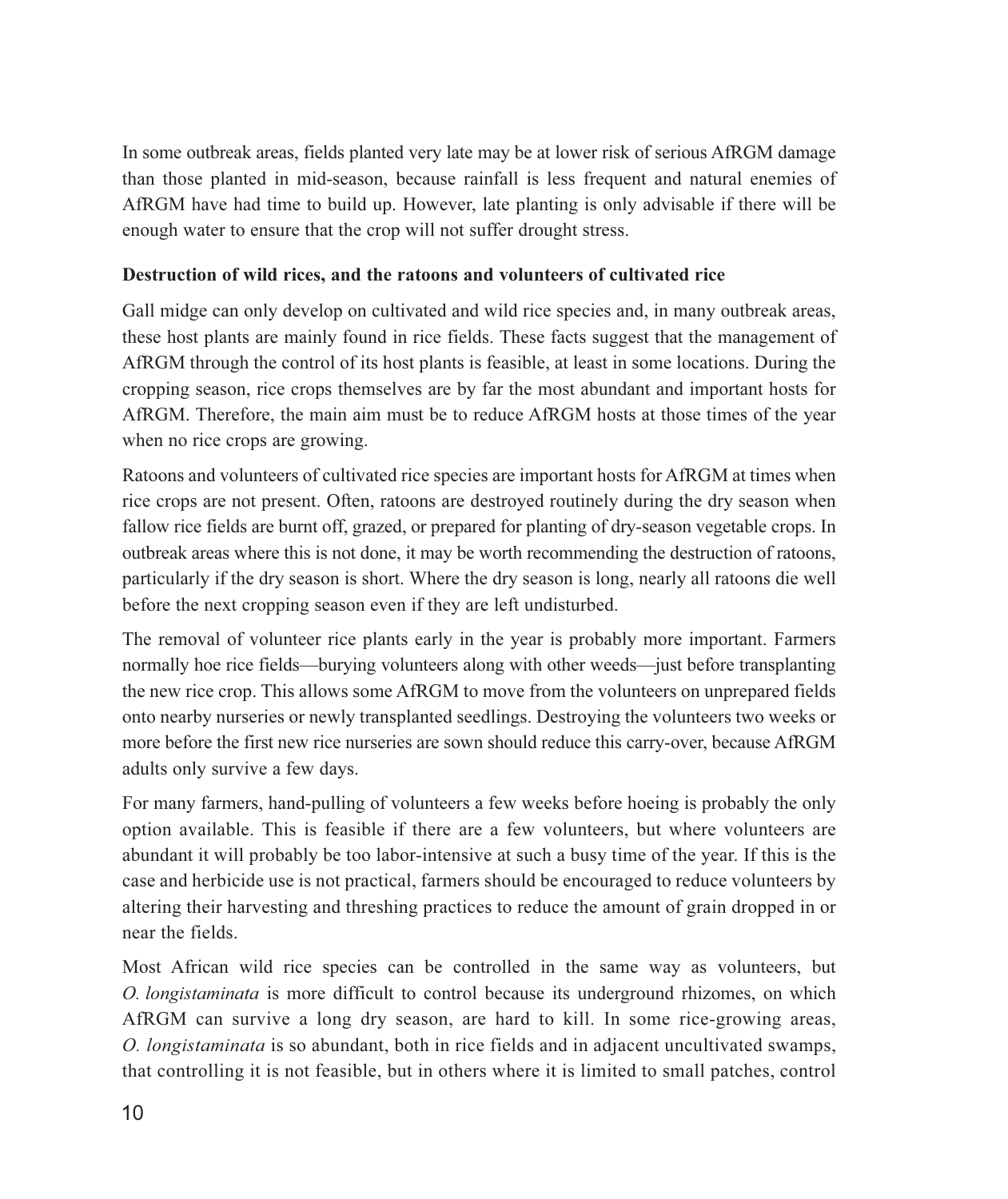may be worthwhile. Hand-pulling is not effective because the rhizomes remain alive in the soil. A systemic herbicide such as glyphosate, which moves from the leaves through the whole plant, will kill the rhizomes. The best time to apply this is after the beginning of the rains, but before rice crops are planted. At this time, new *O. longistaminata* tillers will be growing vigorously, and will transfer the herbicide to the rhizomes quickly. The herbicide can be spotsprayed with a knapsack sprayer, or wiped onto the leaves with a cloth or sponge. Glyphosate kills crop plants, so care must be taken if it is being applied close to them. However, it does not remain active in the soil.

Increasingly, farmers are growing vegetables and other non-rice crops on rice fields in the dry season. This helps to control weeds and should reduce O. longistaminata if repeated over several years. However, a survey in one southeast Nigerian outbreak area has suggested that the effect on *O. longistaminata* is slow and that dry-season cultivation may actually increase the abundance of volunteer rice early in the rainy season, so more specific measures are probably needed to reduce these AfRGM hosts. Results of the same survey also suggested that if the area of lowland rice is large or neighboring rice areas are only a few hundred meters apart, then the removal of alternative host plants will have to be carried out over a wide area (probably several square kilometers) to be effective. If tried on a smaller scale, AfRGM adults will be able to move in quickly from adjacent untreated areas. More on-farm testing of this cultural control option is needed.

#### **Fertilizer application**

Adequate application of fertilizers is needed to allow the crop to compensate for AfRGM attack, but studies at the National Cereal Research Institute (NCRI) in Nigeria and the *Institut de l'environnement et de recherches agricoles* (INERA) in Burkina Faso have shown that high doses of nitrogen increase AfRGM infestation. Fertilizers should therefore not be used at rates above those recommended by agricultural extension service staff, and they should be applied in split doses at the correct crop growth stages.

#### **Movement of seedlings**

Rice seedlings can be infested by AfRGM in the nursery. However, the infestation is often invisible before transplanting, because the galls remain small and hidden until shortly before AfRGM adults emerge. Therefore, moving seedlings between rice-growing areas should be strongly discouraged because it risks spreading the pest, even when the plants involved appear to be healthy. This risk is likely to be significant in areas where farmers often exchange or sell rice seedlings.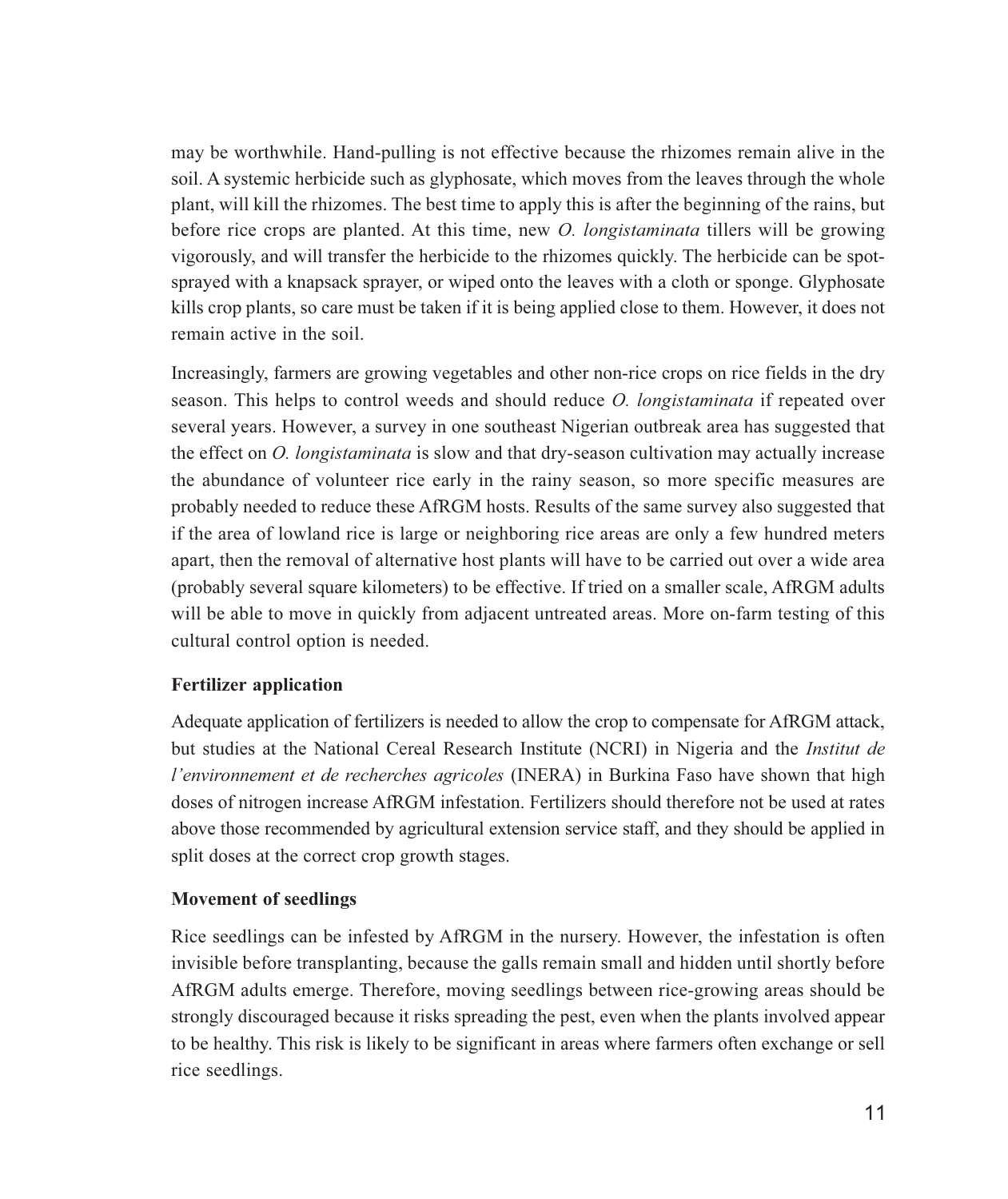## **Varietal resistance**

A crop variety is resistant to a pest if the pest has a less-damaging effect on the resistant variety than it does on other (susceptible) varieties. The resistance may be the result of the pest being less able to colonize, grow or multiply on the variety, or it may be due to the variety's ability to grow and yield better than susceptible varieties despite the presence of the pest. The latter form of resistance is known as 'tolerance.'

Field sampling has shown that AfRGM can increase very rapidly on many of the improved, high-yielding rice varieties currently grown by farmers. This allows serious outbreaks to develop quickly, even though only small numbers of adult midges migrate onto rice crops at the beginning of the cropping season from other hosts, such as wild rice species and volunteers. Thus, developing new rice varieties with higher levels of resistance to AfRGM is very important for improved management of the pest.

No high-yielding rice variety with strong resistance to AfRGM is yet available for release to farmers. However, 'Cisadane,' a variety with some tolerance to the pest, has recently been released in Nigeria as FARO 51. Though its yield is reduced by AfRGM infestation, the effect is less severe than on other varieties. In on-farm trials in southeast Nigeria, Cisadane gave, on average, 28% higher yield than farmers' current varieties. The yield benefit was apparent at sites where more than about 10% of tillers had AfRGM galls.

BW 348-1 is another variety that has shown some tolerance to AfRGM. It has the added advantage of being quite tolerant to iron toxicity, which is a common soil problem in AfRGM outbreak areas. In 1998, this variety was being tested in on-farm trials in Nigeria.

Many varieties of the main cultivated rice species, *Orvza sativa*, that are resistant to Asian rice gall midge have proved to be susceptible to the African species. But several traditional African and Asian varieties that have moderate or weak resistance to AfRGM have been identified. Some of these are now being used in resistance breeding programs. Up to 1998, the variety showing the strongest resistance in Nigeria was the traditional variety TOS 14519 from The Gambia.

The indigenous African cultivated rice, *Oryza glaberrima*, shows more resistance to AfRGM than does *O. sativa*. Several traditional varieties have been identified that show strong resistance in Nigeria. The recent success of WARDA rice breeders in producing fertile hybrids between O. glaberrima and O. sativa (NERICA varieties) should allow this strong resistance to be bred into high-yielding varieties.

Recent studies by the WARDA Integrated Pest Management Task Force have shown that the resistance of rice varieties to AfRGM can differ markedly from one location to another. This is probably due to genetic differences between the AfRGM populations at different locations.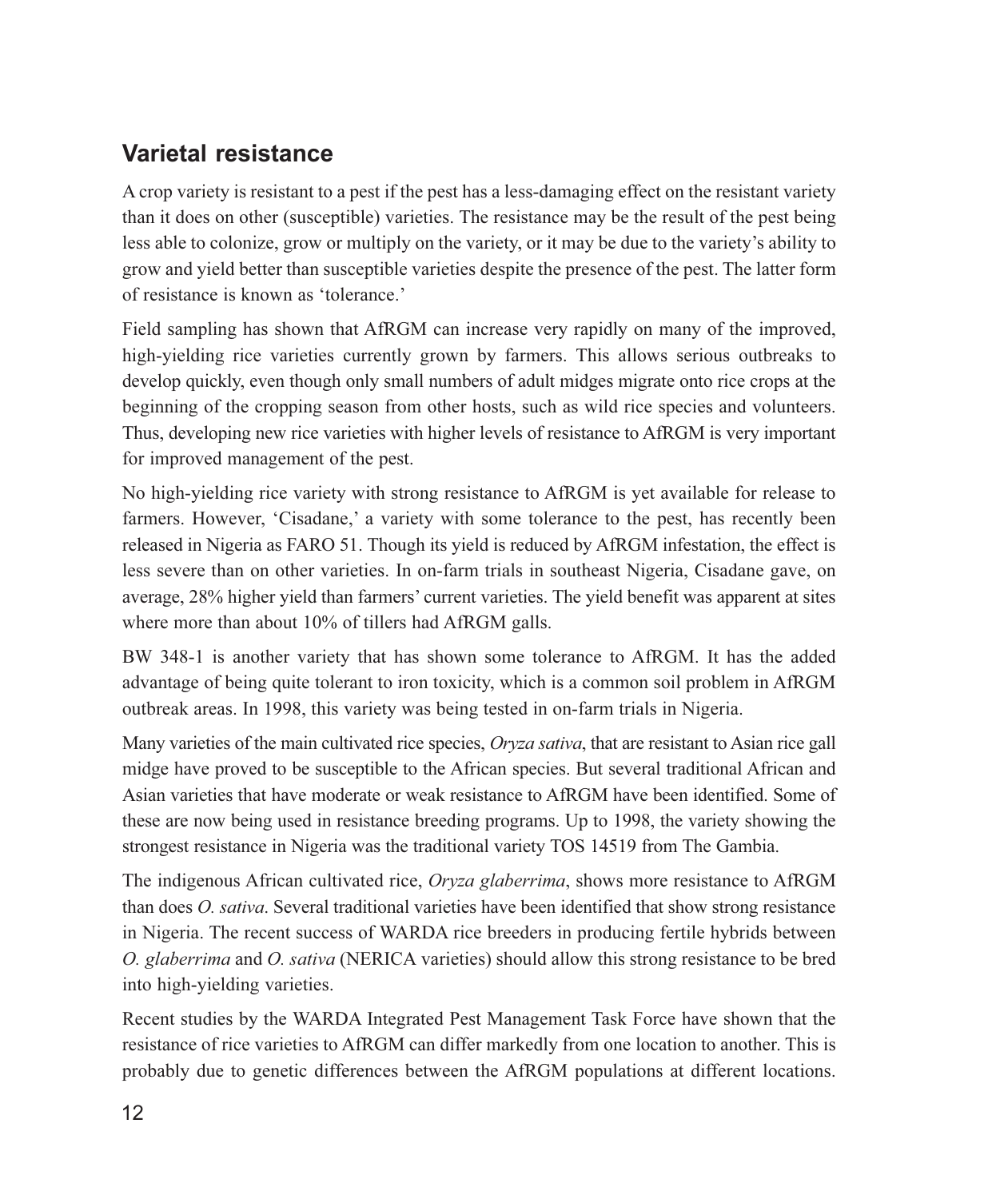This has important implications. It means that resistance screening and breeding at several locations will be necessary to develop varieties with AfRGM resistance that is stable across Africa.

## **Biological control**

Parasitoids and predators of AfRGM provide natural biological control of the pest for much of the time. Most of these natural enemies are active on the external surfaces of the rice plants. They are therefore more susceptible to insecticide sprays than AfRGM, which spends most of its life cycle protected within galls. At present, the main way in which farmers can assist natural biological control of AfRGM is to avoid the excessive use of insecticides. When necessary, insecticides and insecticide application methods that produce the greatest effect on AfRGM and the least effect on parasitoids and predators should be used. More details are given below (Control with insecticides).

Possible new methods to improve natural biological control are now being studied and involve the gall-midge species that attacks the grass weed *Paspalum scrobiculatum*. Several of the parasitoids that attack AfRGM, including the two commonest species (Aprostocetus procerae and *Platygaster diplosisae*), have also been reared from the *Paspalum* gall midge and appear to use it as an alternative host. In laboratory tests, *Aprostocetus procerae* reared from the Paspalum midge readily attacked and developed on AfRGM. Tests are being carried out on the other main species. By adjusting agricultural practices, it may be possible to increase populations of the *Paspalum* gall midge and its parasitoids early in the rainy season, and so improve the carry-over of parasitoids from this species to AfRGM on young rice crops. However, this approach needs further research before it can be recommended to farmers.

### **Control with insecticides**

The use of insecticides to control AfRGM is difficult and has drawbacks, such as the cost, risks to human health, and the destruction of natural enemies. Therefore, insecticides should only be used when economic damage by AfRGM is likely and cannot be prevented by other methods. Recommendations on the use of insecticides to control AfRGM differ from country to country, so only some general principles are given here.

Though the natural enemies that help control AfRGM are usually exposed on leaf and stem surfaces, the pest itself is well protected inside galls for most of its life cycle. Therefore, a 'systemic' insecticide that is taken up and transported around the plant should be used. To minimize its effect on natural enemies, it should be applied to the soil in a granular formulation,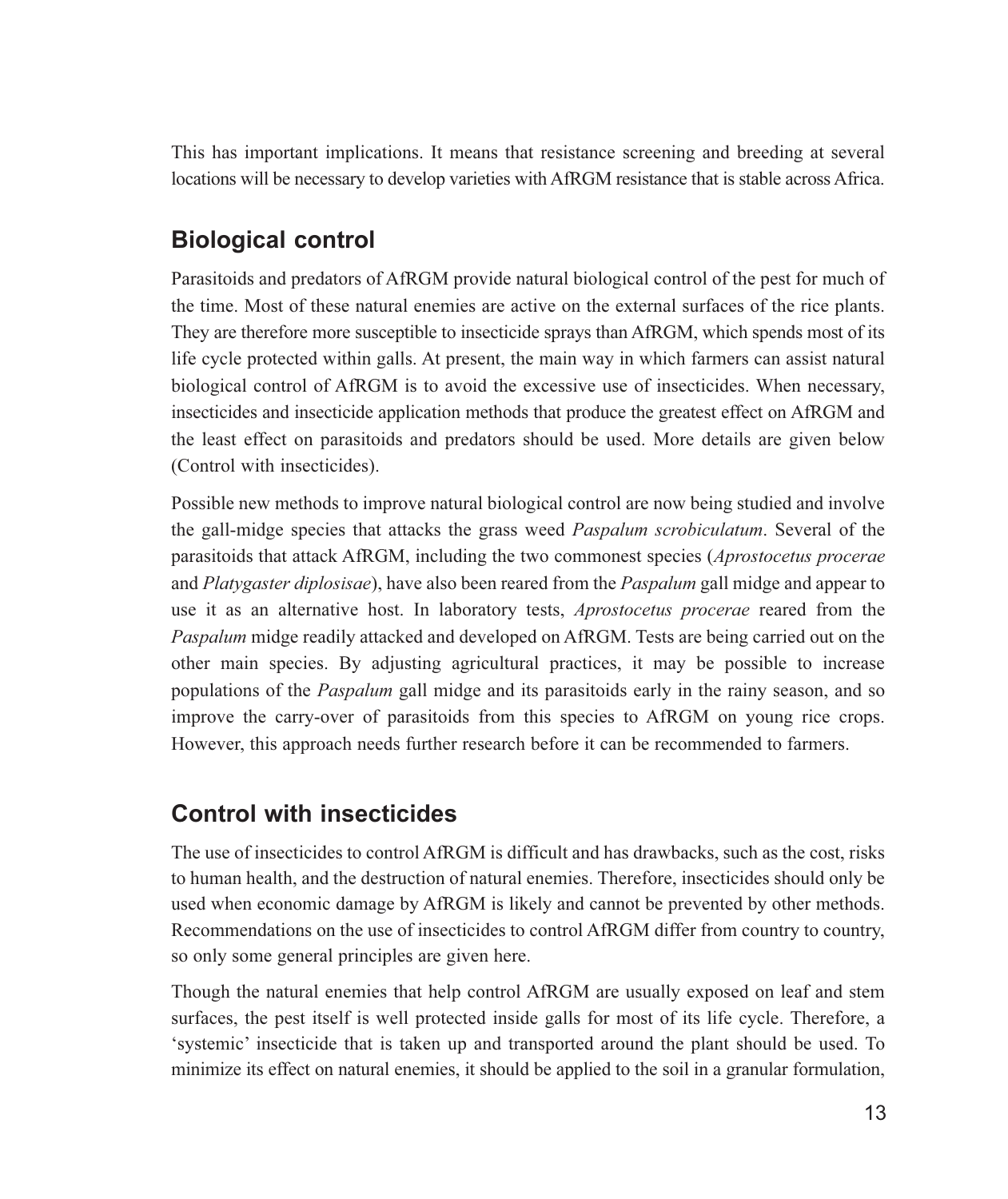rather than as a spray on the leaves. If the granules can be incorporated into the soil, they will have a longer-lasting effect than if they are scattered on the water surface. Poor water control will reduce their effectiveness, because water running off the field will carry away some of the insecticide. The systemic carbamate and organophosphorus insecticides usually recommended against AfRGM should be effective for about two or three weeks after application under good conditions. Therefore, they may have to be applied more than once.

The 'economic injury level' of a pest is the level of infestation above which the cost of applying a control measure against it is less than the value of the crop yield that will be lost if no action is taken. The 'action threshold' is the level of infestation at which the control measure should be applied to prevent the pest reaching the economic injury level. For AfRGM, these concepts are mainly relevant to the application of insecticides, because nearly all the other control methods (see above) have to be implemented before the rice crop is planted. Accurate economic injury levels and action thresholds for the use of insecticides against AfRGM are not available. They are likely to vary considerably according to the conditions in each outbreak area. Those suggested for Asian rice gall midge in different areas vary greatly, for example: 0.3 galls per hill; 5 to 10% of hills with galls; or 1 gall per square meter.

In addition to being applied to rice crops in the field, insecticide can be applied to seedlings before transplanting. This can be done by using granules or sprays on the nursery bed, or by soaking the roots in a container of insecticide solution for several hours just before transplanting. Advantages over application on the field after transplanting are: (i) a smaller amount of insecticide will be needed to protect a given area of crop; (ii) the plants are protected earlier; (iii) natural enemies are less likely to be affected. The main drawback is that application before transplanting will have to be an 'insurance' treatment because galls cannot be seen until about three weeks after AfRGM eggs are laid. Therefore, it is only recommended when the risk of heavy AfRGM damage is known to be high.

#### Assessing the risk of gall midge damage

At present there is no way of accurately predicting AfRGM outbreaks. Developing a prediction system will be difficult because of the great speed with which AfRGM can multiply on rice crops when conditions are favorable. Work in southeast Nigeria suggests that prediction based on the sampling of galls on volunteers and wild rice before rice crops are transplanted will not be practical, at least in the locality studied. This is because, even in years with serious outbreaks, the number of galls on alternative hosts early in the rainy season is very low. Even crops showing very few galls at three weeks after transplanting can become very heavily infested by the stemelongation stage and suffer severe damage.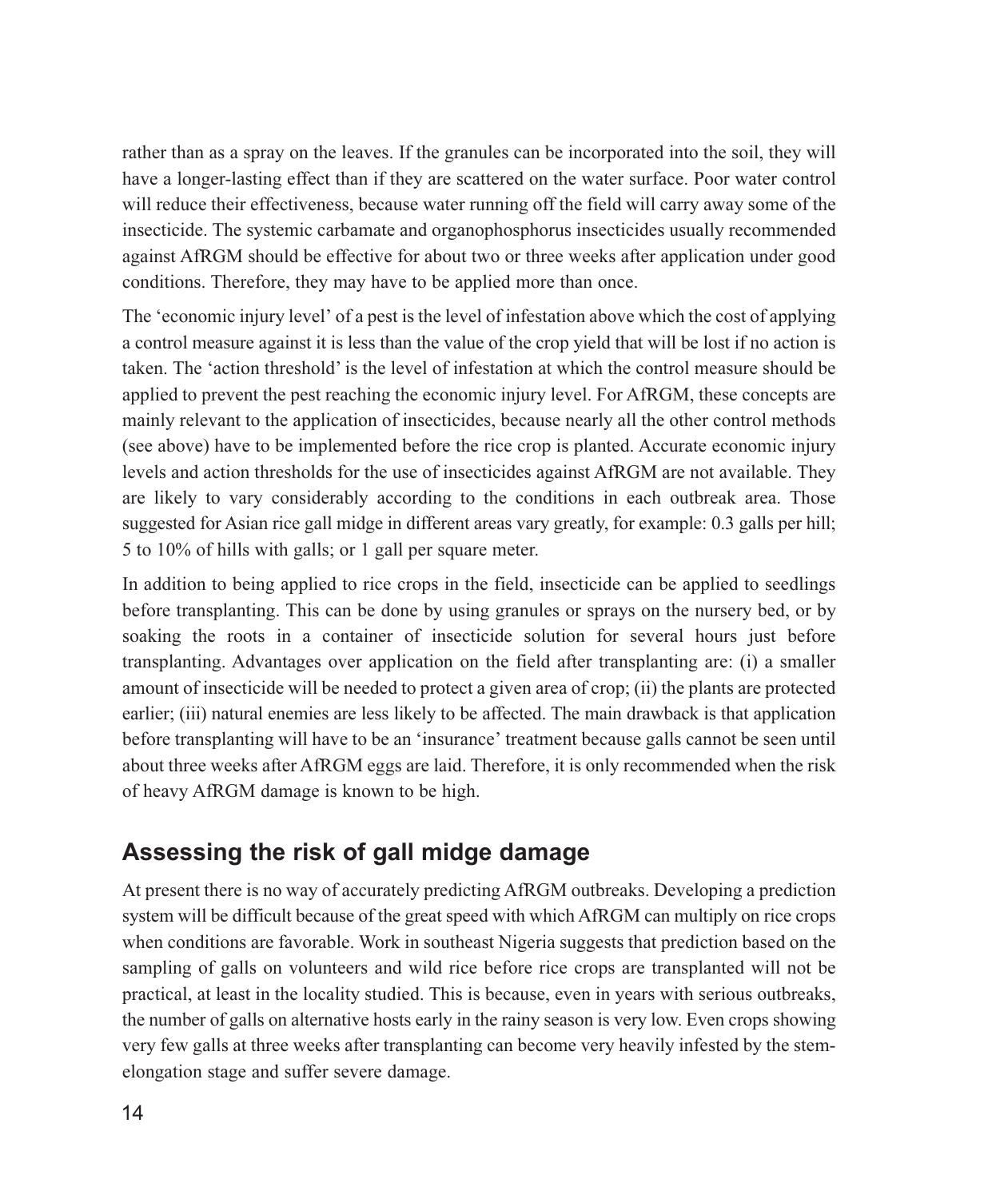To make a rough assessment of the risk of AfRGM damage, one has to rely partly on information about AfRGM levels at the site in previous years. This can be combined with consideration of the factors which, based on field observations and knowledge of the pest's biology, seem to be associated with a higher risk. The main factors are summarized below.

- Planting date and pattern: Late-planted fields are usually at higher risk, especially if planting in the locality is staggered over several weeks or months.
- Weather conditions: Cloudy, humid weather with frequent rain or mist favors rapid AfRGM build-up.
- Rice ecology: Hydromorphic and lowland rice ecologies, with the exception of tidal mangrove rice, are at higher risk than upland rice.
- Agro-ecological zone: Sites in the Guinea savanna, derived savanna and humid forest zones (having relatively long rainy seasons) are at higher risk than those in the Sudan savanna or the Sahel. Most of the worst-affected areas are in Guinea or derived savanna.

Other possible factors are the following.

- Method of planting: Transplanted crops seem at higher risk than direct-seeded ones.
- Rice variety: Many of the currently used short- and medium-duration improved varieties are very susceptible to AfRGM.
- Nitrogen dose: High rates of nitrogen fertilizer increase infestation.
- Parasitoids: Low levels of parasitism in AfRGM galls in the early- to mid-rainy season increase the risk of high peak populations of the pest later.
- Water depth: Shallow swamps, with water depths of about 30 cm or less, may be at higher risk than deep swamps.
- Size of rice-growing area: Small, isolated areas probably have a lower risk of being colonized by AfRGM, though damage can be severe if they are.
- Presence of *O. longistaminata*: Where there is a long dry season, rice crops in localities in which *O. longistaminata* is present are more likely to be colonized early.
- Abundance of volunteers and ratoons: Sites where many live ratoons and/or volunteers of O. sativa are present early in the rainy season, before rice crops are planted, are likely to be at higher risk. This point and the previous one only apply if a dry-season rice crop is not grown.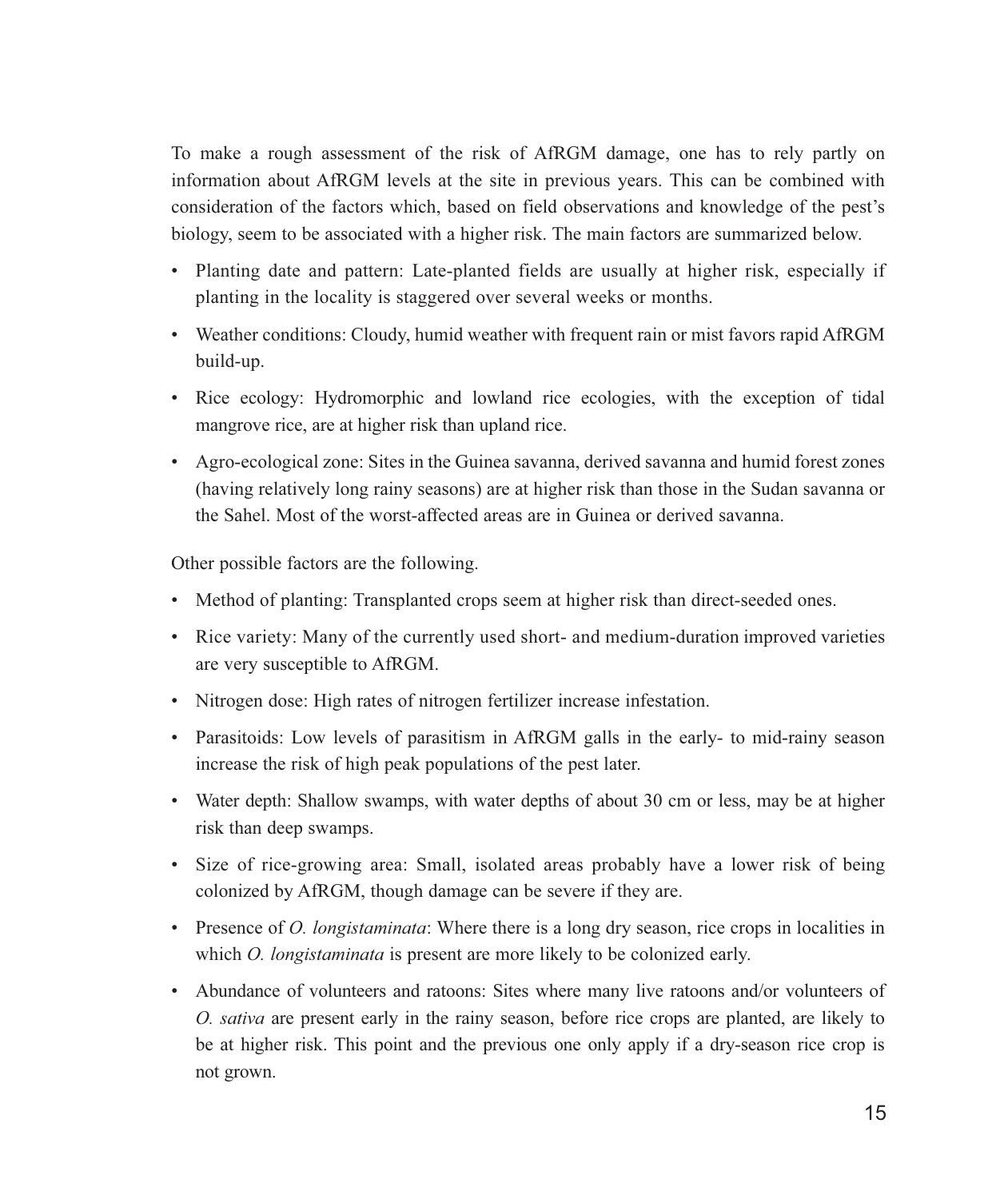There is no good evidence that rice–rice double-cropping increases the risk of AfRGM damage, even though the pest can persist on the dry-season rice crop. Most of the worst AfRGM outbreaks have been at single-cropped sites with staggered planting. One reason could be that at double-cropped sites more AfRGM parasitoids are available early in the rainy season because they survive with the pest on the dry-season crop.

#### Selecting suitable gall midge management options

The conditions under which rice is grown in Africa are very varied. Therefore, AfRGM management options that are practical in one area may be impossible to use in another. For example, synchronized planting may be easily organized on an irrigation scheme with good water control, but impossible where no irrigation is available and neighboring valleys become wet enough for transplanting at different times. Similarly, where *O. longistaminata* is limited to a few patches on farmers' fields, it may be feasible to eliminate it, but this is impractical if rice fields lie next to a large uncultivated swamp dominated by O. longistaminata.

Selecting those AfRGM management options that are practical in a particular situation will depend on a good knowledge of the local conditions. This will require direct observations in the field and discussions with farmers. Rapid, informal surveys of local farmers in an outbreak area are worthwhile. They are an efficient way of gathering information on local conditions, currently used control methods, and farmers' experience and knowledge of the pest. Combined with direct observations, this information will provide a good basis for a realistic assessment of the opportunities for, and constraints to, new AfRGM management options.

## **Sampling and Screening Techniques** for African Rice Gall Midge

## **Surveys**

This section provides some guidelines for surveys designed to estimate AfRGM infestation levels in a country or district. The guidelines are aimed mainly at researchers planning a rapid, extensive survey involving a single visit to each sampled site, and with infestation-level estimates based on gall counts. However, they could be adapted for more intensive, multi-visit surveys. To increase the value of a survey, information can also be recorded on other rice pests and on AfRGM parasitoids (see below).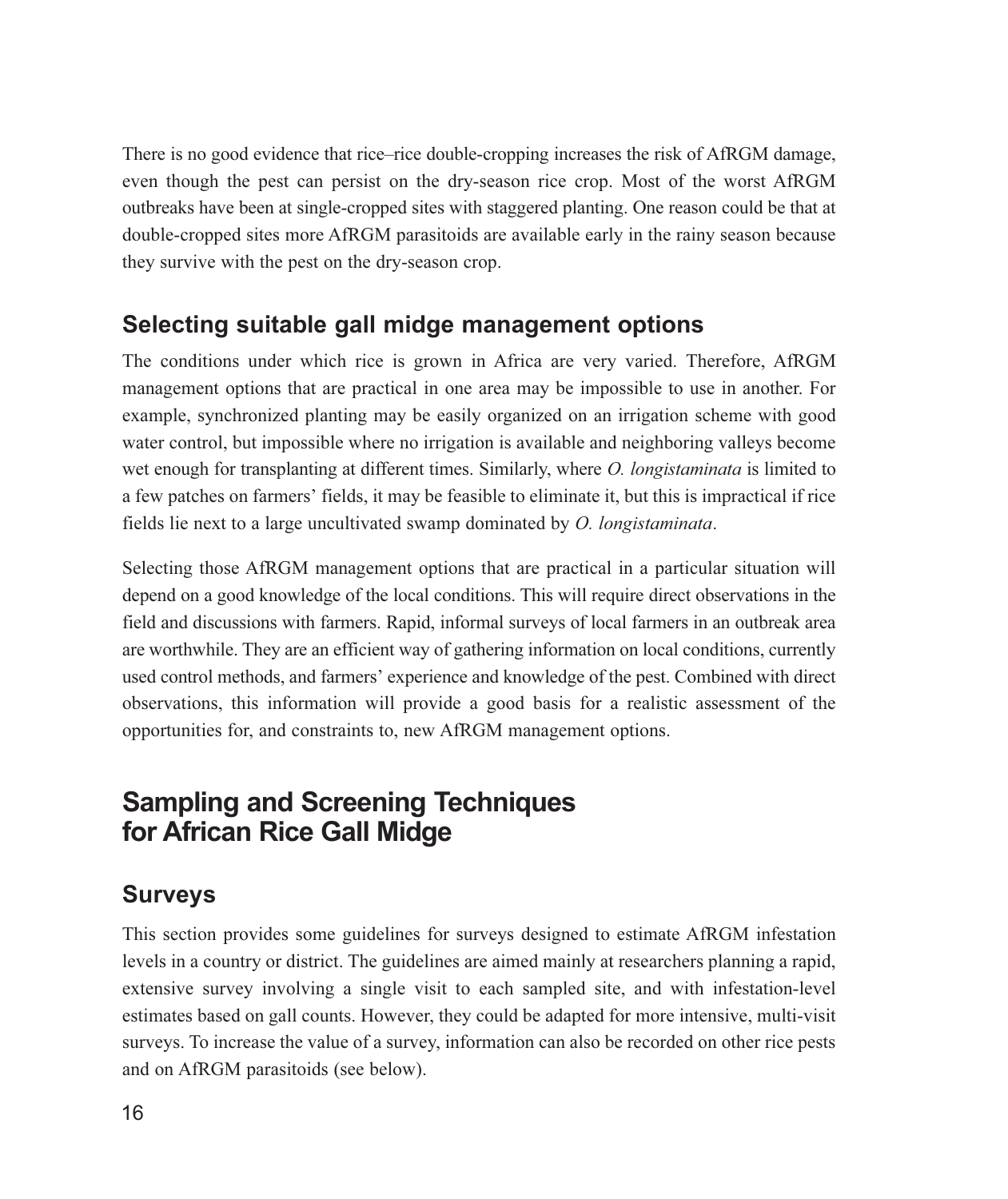To obtain unbiased estimates of AfRGM infestation, rice fields within an area—and plants within a field—must be selected for sampling in such a way that the chance of a field or plant being selected is not influenced by its level of infestation. In many cases, the simplest way to select fields in an unbiased way is to drive or walk predetermined routes through a rice-growing area, sampling at predetermined intervals (for example, one field every 10 km). The routes and sampling interval can be chosen to give the desired number of sampled fields in an area. If time is limited, it is probably best to restrict the survey to hydromorphic and lowland rice ecologies, which are at higher risk than upland rice.

To find all the galls on a rice plant, including those that have not yet elongated, one must dissect the tillers. Just counting elongated galls is much quicker and does not involve destroying any plants, so this is the method normally used for surveys. Ideally, a survey based on gall counts without tiller dissection should be timed so that fields are sampled at about the stem-elongation stage, because the percentage of tillers showing galls at this growth stage is a better index of yield loss than infestation recorded earlier or later. In practice, the range of growth stages sampled will probably have to be wider. Because of the three-week delay between AfRGM eggs being laid and the resulting galls elongating, do not sample fields with plants that are less than about three-weeks old. A survey undertaken when most rice crops are at or past the flowering stage is also of limited value, because galls present at this stage may have little effect on yield.

When survey assistants examine plants at random, the resulting sample may be biased towards the field edge, one part of the field, large hills, or even hills on which galls can be seen. It is therefore better to follow a pre-determined sampling pattern. An easy method is to select hills by walking transects across the field and sampling at predetermined intervals (for example, one hill every 5 steps), with the interval selected to give the required number of samples. The exact transect pattern does not matter as long as it covers the field fairly evenly. Two possibilities are: (i) several parallel transects, or (ii) a zigzag pattern. Aim to examine at least 20 hills in each sampled field, and preferably 30 or more.

For each sampled hill, record: (i) the total number of galls, and (ii) the total number of tillers (that is, tillers with galls plus those with none). These figures are used to calculate the percentage of infested tillers for all the hills sampled in the field. Numbers of other pests or their damage symptoms can be recorded from the same hills if required.

Other variables that should be recorded for each sampled field include:

- sampling date
- field location (including latitude and longitude, if possible)
- crop growth stage and/or age
- rice ecology.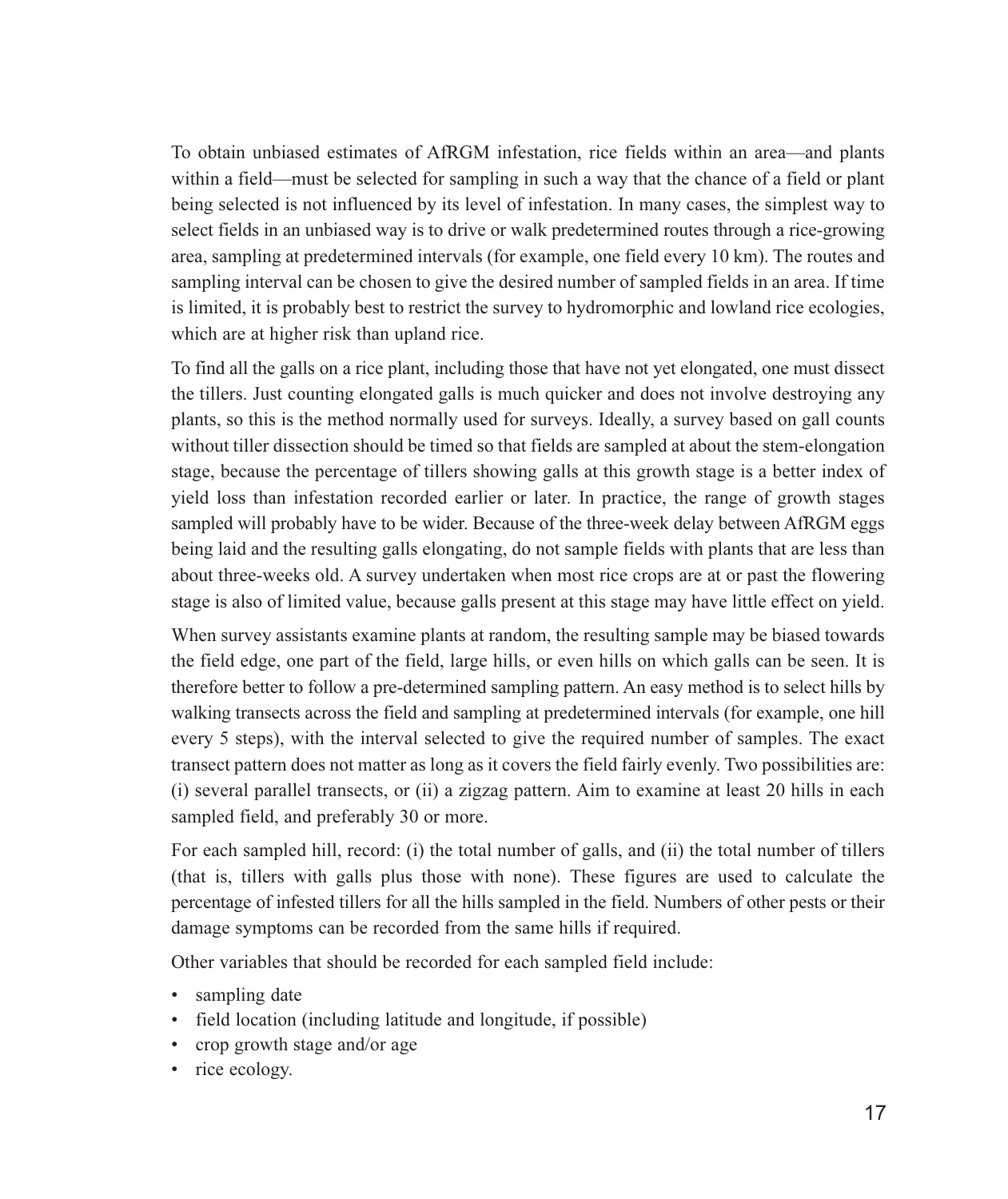If one aim of the survey is to investigate factors that may affect the risk of AfRGM damage, then extra information should be recorded, such as rice variety, planting method (direct seeded) transplanted), date of transplanting or seeding, water depth, and fertilizer and insecticide use. Some of this information will only be available from the farmers.

Interviews with local farmers and extension staff are useful additions to a field survey, particularly because AfRGM damage varies greatly from year to year. Local people may be able to provide some information on past years. Even if time is limited, quick informal group interviews in a few places along the survey route are worthwhile.

## Screening rice varieties for resistance to gall midge

Trials in outbreak areas to screen rice varieties for resistance to AfRGM are perhaps the most common type of experiment undertaken on this pest. With the recent discovery that the AfRGM resistance reactions of varieties can vary from one location to another, trials of this type are likely to be even more important in the future. Though a detailed discussion of the design and analysis of such experiments is beyond the scope of this guide, some general principles are given below.

If information on crop yield is not required, small one- or two-row experimental plots of each variety with a minimum of about 20 hills each are adequate. The experimental design used will depend on the trial site, the number of varieties to be screened, the amount of seed available, and the exact objectives of the trial. If the number of varieties to be tested is small, a randomized complete block design can be used, but incomplete block designs are more usual. When hundreds of test entries are to be compared, a single plot of each can be used, with plots of one or more 'check varieties' repeated systematically across the trial.

It is best to use at least two check varieties: a 'susceptible check' to assess the AfRGM pressure, and a 'resistant check' to provide a known resistant 'standard' with which to compare the test entries. Both checks can be used to assess variations in AfRGM pressure across the trial. ITA 306 is a commonly used susceptible check, and Nhta 8 is a commonly used resistant check. Including them in a trial will allow the results to be compared easily with results of many previous trials. ITA 306 is highly susceptible to AfRGM. Nhta 8 is not highly resistant, but it is one of the most resistant  $Q$ , *sativa* varieties identified so far.

Whatever trial layout is selected, it should be used on the nursery bed as well as in the field, because AfRGM infestation often starts in the nursery. To ensure high AfRGM infestation, the trial should be sited in a reliable AfRGM hot-spot and timed to maximize the chance of high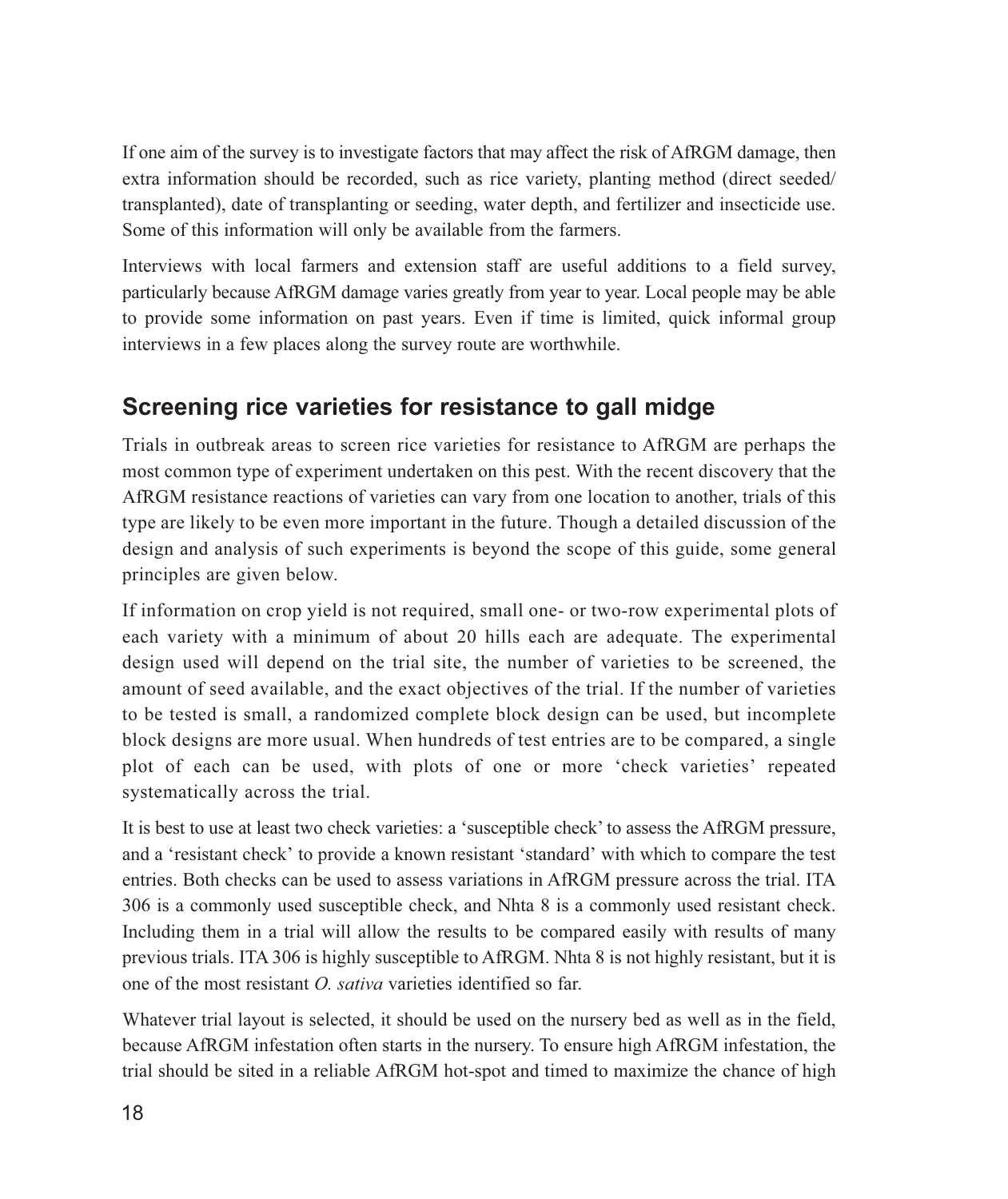infestation. This will normally mean planting late. A large dose of nitrogen fertilizer can be used to increase the chances of heavy infestation.

The infestation level on each plot should be scored two or three times if possible. Commonly used scoring times are about 21, 42 and 63 DAT (days after transplanting). If the trial can only be scored once, it should be done 63 DAT. The AfRGM infestation level is usually highest at this time, variations in infestation pressure across the trial are lower, there are more tillers per hill, and the infestation level recorded at about 63 DAT is more closely related to yield loss than infestation scored earlier is.

A commonly used sample size is 20 hills per plot. If the plot contains more than this, the hills to be sampled must be a representative sample of the whole plot. For each sampled hill, record:

- the number of galls, and
- the total number of tillers (those with galls plus those with none).

After all plots have been scored, calculate for each plot:

- the percentage of tillers infested, and
- the percentage of hills infested.

In assessing resistance, percentage tiller infestation is more useful because it is more closely related to yield loss and is a more sensitive index of resistance, particularly when AfRGM pressure is high and nearly all hills have some galls.

The infestation level on each entry is often converted to a simple 'Standard Evaluation System' (SES) score. This internationally agreed scale was developed for assessing resistance to Asian rice gall midge. The SES scale for field trials is as follows:

| <b>SES</b> score | <b>SES</b> description | <b>Percent tiller infestation</b> |
|------------------|------------------------|-----------------------------------|
| $\Omega$         | Highly resistant       | $\theta$                          |
|                  | Resistant              | less than 1                       |
| $\mathcal{E}$    | Moderately resistant   | $1 - 5$                           |
|                  | Moderately susceptible | $6 - 10$                          |
|                  | Susceptible            | $11 - 25$                         |
| 9                | Highly susceptible     | more than 25                      |

This scoring system should only be used if the percent tiller infestation on the susceptible check is above 15%. Trial results are considered unreliable if the level is lower.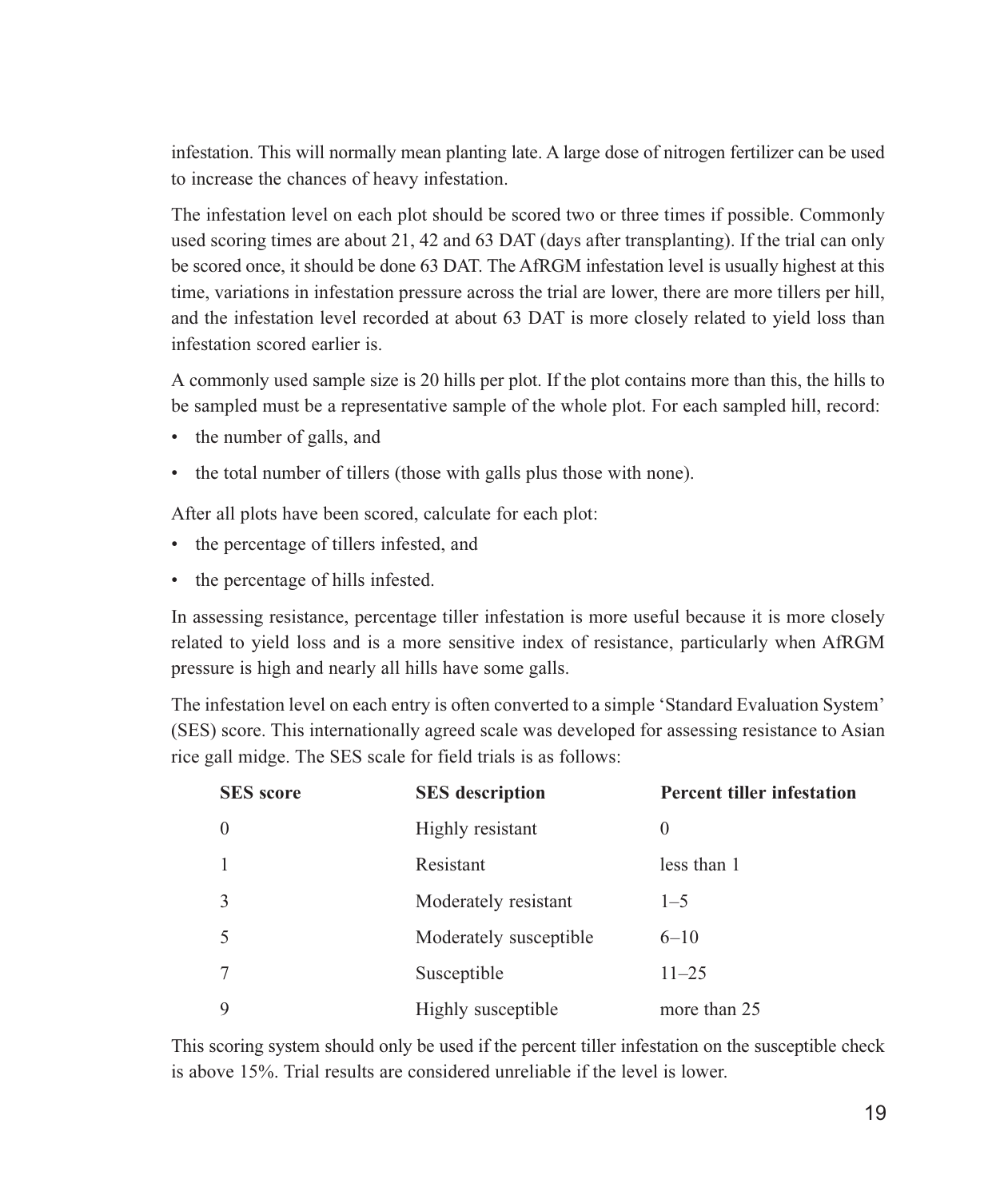Though the SES scale provides a simple, standardized way of summarizing results, it cannot take the full effect of variations in AfRGM pressure into account. For example, a test entry that shows 4% infestation when that on the susceptible check is 16% will rate as 'moderately resistant' on the SES scale. But in a trial under much higher AfRGM pressure, in which the susceptible check shows 50% infestation, a test entry with 6% will be classified as 'moderately susceptible' and may be overlooked if only the SES scores are considered. Therefore, comparing percent tiller infestation levels on test entries and checks in the same trial is a more reliable way of identifying entries with useful levels of resistance.

Before percent infestation data are analyzed using statistical procedures that assume the data is normally distributed, such as analysis of variance, they should be transformed using the angular transformation (also known as arc sine transformation).

It is important to remember that the type of trial outlined here will not detect varietal tolerance to AfRGM. This is because tolerance does not reduce the level of pest infestation on the plant, unlike other kinds of resistance. Instead it enables the plant to produce more yield at a given level of infestation. A trial to assess tolerance must involve the measurement of yield and will require larger plots.

### Gall dissection to assess parasitism levels

Galls can be collected and dissected to estimate the proportion of AfRGM killed by parasitoids, the pest's most important natural enemies. When collecting galls for this purpose, the following guidelines should be followed.

- Collect a random sample of both new and old galls. If you collect only new, intact galls from which no midge or parasitoid has emerged, you will overestimate the parasitism level. This is because parasitoids, particularly *Aprostocetus*, take longer to complete development after galls elongate than do unparasitized AfRGM. Therefore, parasitized galls remain intact longer than unparasitized ones.
- Take at least 50 galls to get a rough estimate of parasitism, and collect from all parts of the field.
- Use a knife to cut tillers with galls away from the rest of the plant. Be careful to cut below the base of the gall because the AfRGM or parasitoids are usually there. To avoid damaging the insect inside, it is best to remove the whole tiller with some roots attached.
- Do not squeeze the galls or let them become too hot after collection, or you may kill any live AfRGM or parasitoids they contain. Transfer galled tillers to a plastic bag in the shade immediately after collection, or keep them in an insulated cool box.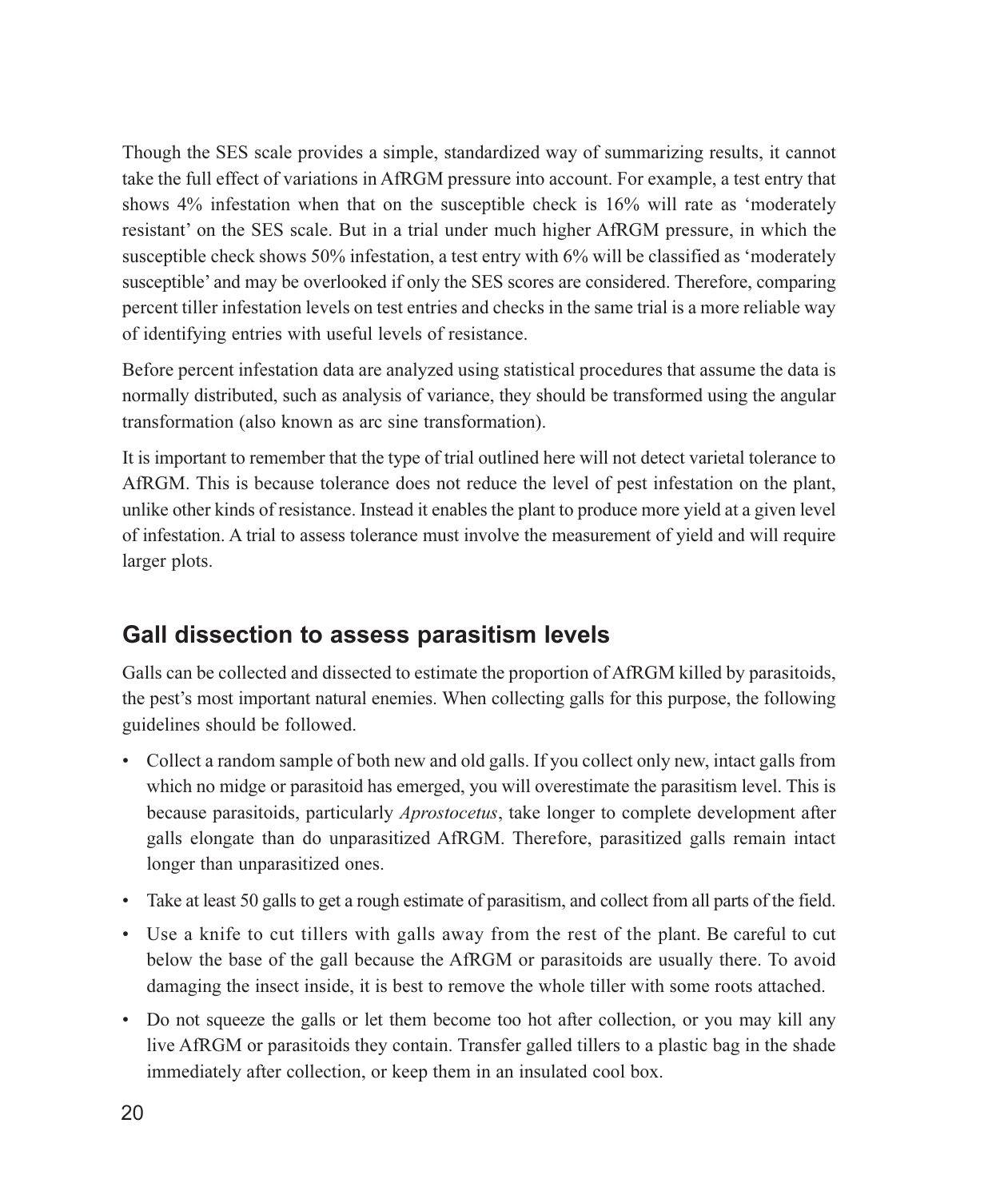Dissect the galls on the day they are collected. It is best to use a scalpel, a fine pair of forceps and a hand lens or, ideally, a dissecting microscope with a good light source. Galls can be dissected with your fingers in the field, but the contents may be damaged and some parasitoids will be missed. Use the scalpel to cut away the surrounding leaf sheaths and then carefully open the gall along its length with the forceps and examine the contents.

In a newly elongated gall from which no insects have emerged, you will usually find one of the following:

- A healthy, unparasitized AfRGM pupa that will wriggle when touched. Occasionally the AfRGM is still a larva when the gall elongates.
- A dead final-instar AfRGM larva containing many *Platygaster* pupae. These are whitish for a day or two when first formed, and then turn black. After the adult *Platygaster* have emerged, the pupal cases are transparent. Tiny black adults of *Platygaster*, less than 1 mm long, may also be found. Galls containing *Platygaster* are often rather fatter and shorter than unparasitized galls.
- A paralyzed or dead AfRGM pupa with an *Aprostocetus* egg, larva or pupa on or near it. The parasitoid's eggs and young larvae are small and difficult to see without a microscope. The larva is fat, legless, up to about 3 mm long and either mainly bright red (probably due to the color of the gut contents) or whitish. The oval pupa is white at first, darkening to orangebrown or dark brown before the adult emerges. If the gall contains a large *Aprostocetus* larva or pupa, the AfRGM pupa will be dark and shrivelled as a result of the parasitoid's feeding.

In an older gall from which an adult AfRGM or parasitoids have already emerged, you will usually find one of the following.

- Nothing, if the AfRGM was not parasitized. An oval, ragged-edged AfRGM exit hole about 2 mm long will be found near the top if the gall has not been damaged or started to die back. The exit hole may still have part or all of the translucent AfRGM pupal skin attached to it.
- A dead final-instar AfRGM larva containing some empty, transparent *Platygaster* pupal skins and/or some black, dead pupae from which adult parasitoids have failed to emerge. A few dead *Platygaster* adults are often present in the gall also. This parasitoid's exit holes are distinctive. They are neat, circular and much smaller than those of AfRGM or Aprostocetus. There may be more than one per gall.
- A dead, shrivelled AfRGM pupa and fragments of an *Aprostocetus* pupal skin. These fragments are pale, translucent orange-brown, and can be difficult to see. Before pupating, the *Aprostocetus* larva empties its gut. The waste matter leaves a blackish spot on the inside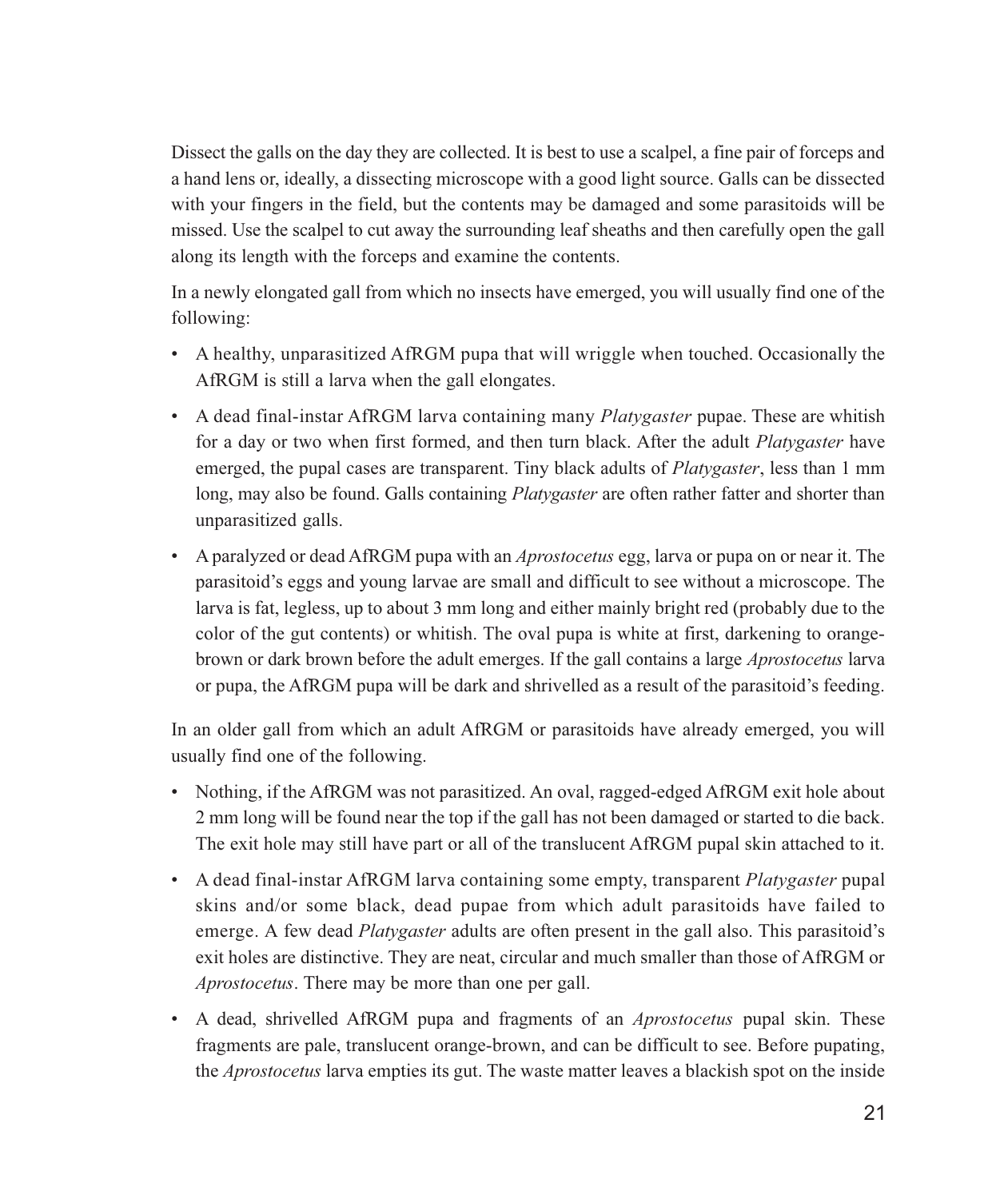of the gall. This can be easier to see than the pupal skin. An *Aprostocetus* exit hole is round, but bigger and less neat than that of *Platygaster*.

Quite often, the top of a gall becomes damaged or starts to die back soon after it has elongated, so that it is impossible to tell whether it still contains insects (either AfRGM or parasitoids) until it is dissected.

When a dead AfRGM pupa is found in a gall with no sign of a parasitoid, the likely cause of death is usually evident from its appearance.

- If the AfRGM pupa has been pulled apart or there are pieces missing, it has probably been killed by a predator, which is sometimes still in the gall.
- If it is in a water-filled gall, the pupa probably drowned when the gall was damaged.
- If stuck tight in the gall, it was probably trapped so the adult could not emerge.
- If freshly squashed, it was probably damaged accidentally during collection.
- If immobile but apparently healthy, it was probably recently paralyzed by *Aprostocetus*. Check again for a parasitoid egg or small larva nearby.

The percentage of the dissected galls containing parasitoids or their remains gives an estimate of the proportion of the AfRGM population killed by these natural enemies. If both new and old galls are included in the sample to prevent parasitism being overestimated (as explained above). this estimate relates to all the galls that elongated in the roughly three- or four-week period up to the sampling date, because a gall takes about this length of time to die away.

In gall samples from rice crops, at least 95% of the parasitoids found are normally *Platygaster* diplosisae or *Aprostocetus procerae*. Others recorded occasionally include species of Neanastatus, Eupelmus and Eurytoma. These are all roughly the same size as Aprostocetus and have similar life cycles. *Neanastatus* is distinctly slimmer than *Aprostocetus* as a larva, pupa and adult. The others are more similar and are very difficult to distinguish as larvae or pupae. The adults are darker than *Aprostocetus*, which normally has pale orange-brown patches on the body.

### Collecting gall midges and parasitoids for identification

The precise identification of gall midges and their parasitoids requires detailed examination by specialists. Fresh specimens should be preserved in labeled specimen tubes containing 80% alcohol. When sending specimens for identification, pack plenty of padding around the tubes. One or two small pieces of thin tissue or polyethylene can also be placed inside each tube to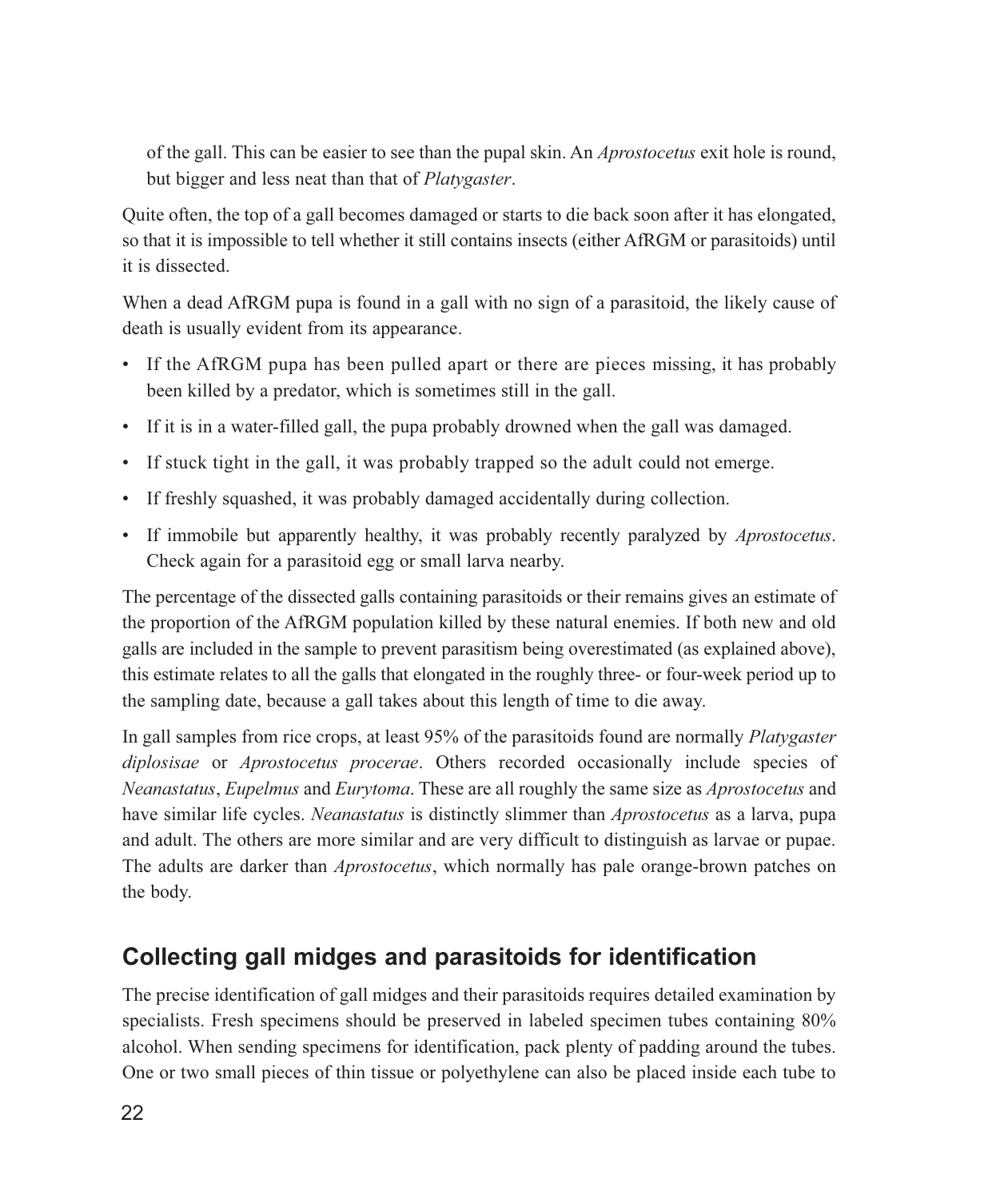reduce the risk of specimens being damaged. Do not use cotton wool for this because specimens become tangled in it. For both gall midges and their parasitoids, a series of specimens is more valuable for identification than just one or two.

Unlabelled specimens are of little use. Ideally, labeling should be in permanent ink on thin card, but labels in pencil on slips of paper are adequate. Do not use a pen with wateror alcohol-soluble ink. Place the label inside the tube, taking care not to damage the specimens. Information on the label should include:

- country and location
- scientific name of the host-plant species on which the gall was found
- other relevant biological information (e.g. 'reared from gall on lowland rice')
- date of collection
- collector's name
- a reference number.

If any 'onion shoot' galls are found on plants other than rice  $Oryzq$  species or *Paspalum scrobiculatum*, keep a dried, pressed specimen of the plant for identification, and preserve the dissected gall, as well as the insects reared from it, in 80% alcohol.

For gall midges, the fully developed larvae, pupae and adults are all useful for identification. Pupae and adult males are the most useful. Males can be distinguished from females by their longer, more hairy antennae and smaller, slimmer abdomen with a pair of claspers at the tip. To rear adults from pupae collected from dissected galls, place several pupae in a beaker or similar container about 7 cm diameter and 10 cm high. Put a piece of damp tissue down the side to keep the humidity high, and close the top. Keep the container in the shade at room temperature. Most of the adults should emerge within one or two days. Keeping the humidity at the right level is important. If the container dries out, the adults will fail to emerge. If it is too wet, they will get trapped in water droplets and become damaged. Adult midges resting on the container's walls can be carefully collected into specimen tubes. They are fragile and should be put in alcohol as soon as they have fully emerged and hardened, which is usually about 2–3 hours after emergence from pupae.

For the parasitoids, adults are needed for identification. Pupae and large larvae can be reared to adults in specimen tubes with a small piece of moist tissue to keep the air humid. Small larvae are difficult to rear successfully. Large larvae should be left in a piece of gall with the AfRGM corpse they are feeding on. The gall section will stay healthy for longer if it includes the base. Preventing the tube's contents from becoming either too wet or too dry is important.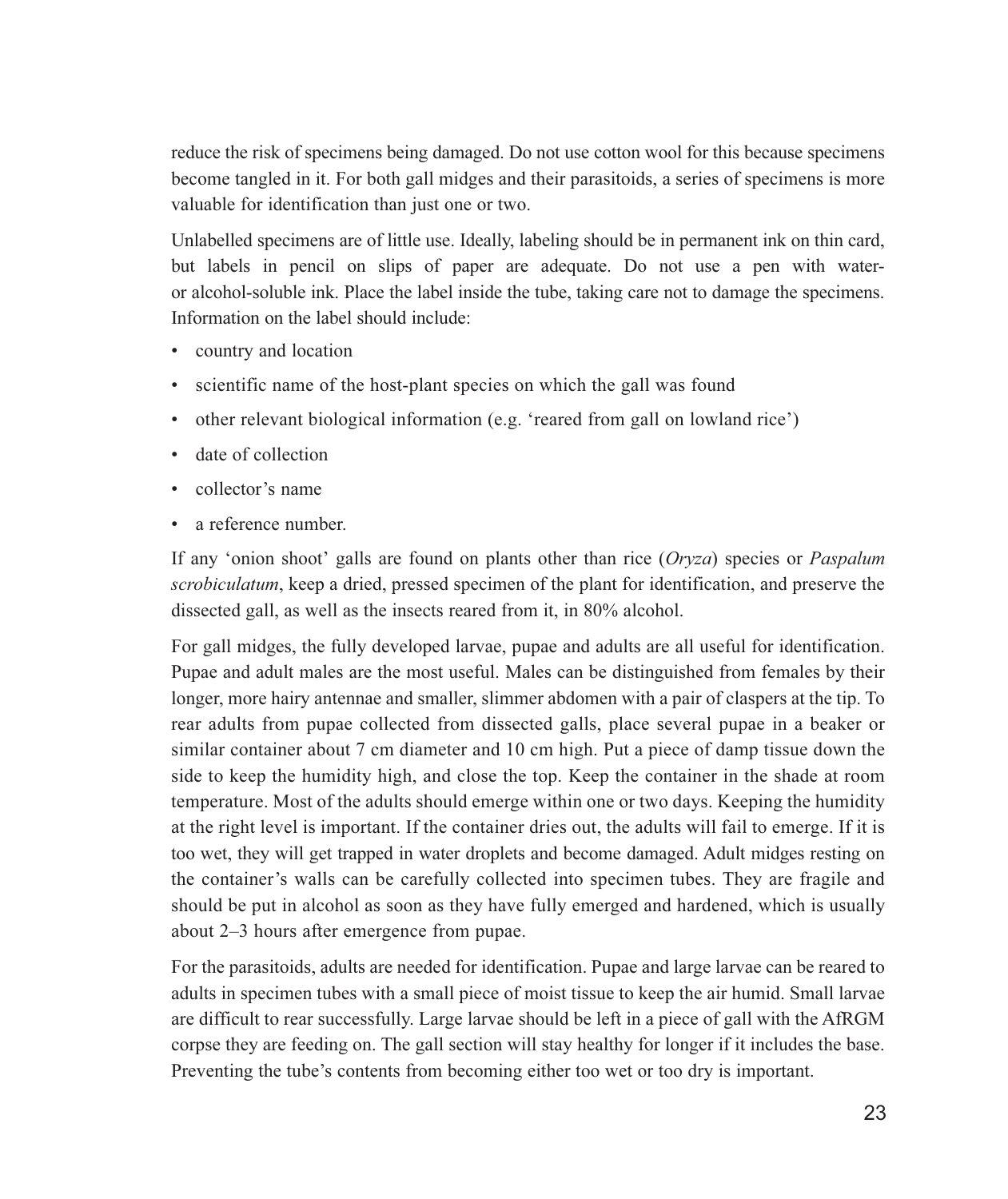Adult males of *Aprostocetus procerae* can be distinguished quite easily from females under a hand lens or low-powered microscope. The male's antennae are much longer than the female's and they bear long hairs. However, it is difficult to separate males and females of *Platygaster diplosisae* without greater magnification, because of their very small size.

Gall midges and parasitoids can be collected from galls without dissection by keeping fresh, field-collected galls in a small bucket or similar container with a few centimeters of water in the base and a fine net or cloth bag tied over the top. The adults can be collected from the bag as they emerge. Care must be taken that no insects other than gall midges and their parasitoids are present on or in the plant material, as this could lead to incorrect parasitoid host records. For example, if the plant material contained larvae or pupae of stalk-eyed flies (*Diopsis*) or lepidopterous stem-borers, parasitoids emerging from these insects could be mistaken for those of  $AFRGM$ .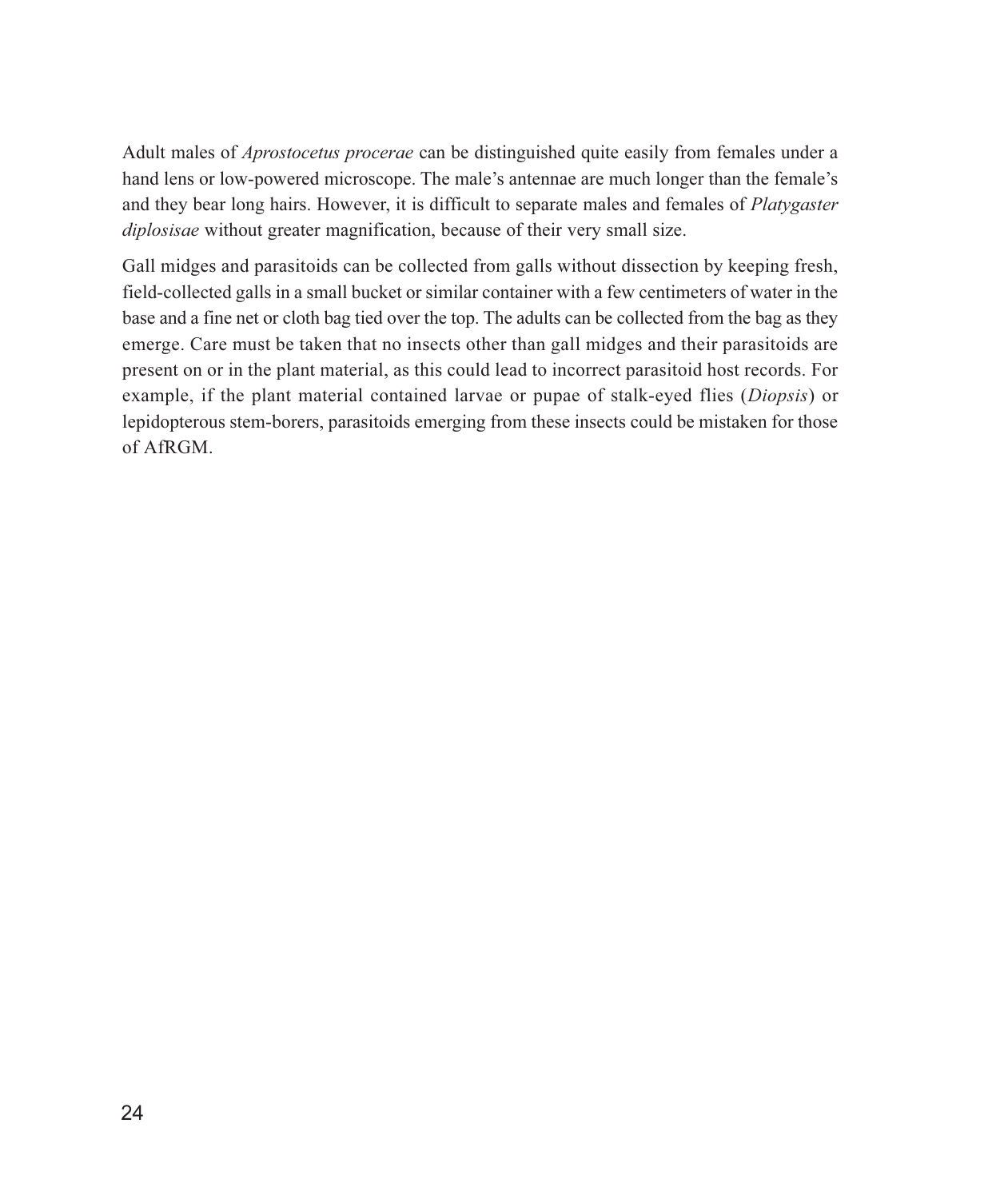## **Further Reading**

This list is not exhaustive but includes some of the main references on rice gall midge biology, ecology, management and varietal screening techniques. Those marked with an asterisk are available in both French and English. The list includes some references on Asian rice gall midge that are also relevant to AfRGM. Note: In some references information on the host range of AfRGM is inaccurate.

Bouchard, D., A. Ouedraogo, G. Boivin and K. Amadou, 1992. Mass rearing and life-cycle of the African rice gall midge, *Orseolia orvzivora* H. & G., in Burkina Faso. *Tropical Pest* Management 38: 450-452.

Brenière, J., 1983. The Principal Insect Pests of Rice in West Africa and Their Control (2nd Edn). West Africa Rice Development Association, Monrovia, Liberia.\*

Dakouo, D.S., S. Nacro and M. Sie, 1988. Evolution saisonniere des infestations de la cecidomyie du riz Orseolia oryzivora H. et G. (Diptera: Cecidomyiidae) dans le sud-ouest du Burkina Faso. Insect Science and its Application 9: 469–473.

Harris, K.M. and R.J. Gagné, 1982. Description of the African rice gall midge, Orseolia oryzivora sp. n., with comparative notes on the Asian rice gall midge O. oryzae (Wood-Mason). Bulletin of Entomological Research 72: 467–472.

Harris, K.M., C.T. Williams, O. Okhidievbie, J. LaSalle and A. Polaszek, 1999. Description of a new species of *Orseolia* (Diptera: Cecidomyiidae) from *Paspalum* in West Africa, with notes on its parasitoids, ecology and relevance to natural biological control of the African rice gall midge, O. oryzivora Harris & Gagné. Bulletin of Entomological Research 89: 441–448.

Heinrichs, E.A., F.G. Medrano and H.R. Rapusas, 1985. Genetic Evaluation for Insect Resistance in Rice. International Rice Research Institute (IRRI), Los Baños, The Philippines.

IRRI (International Rice Research Institute), 1996. Standard Evaluation System for Rice (4th Edn). IRRI, Los Baños, The Philippines.

Nacro, S., 1994. Analyse d'un Systeme Tritrophique: la Cecidomyie du Riz et ses Parasitoides *au Burkina Faso.* Thèse de Doctorat de l'Université de Rennes I.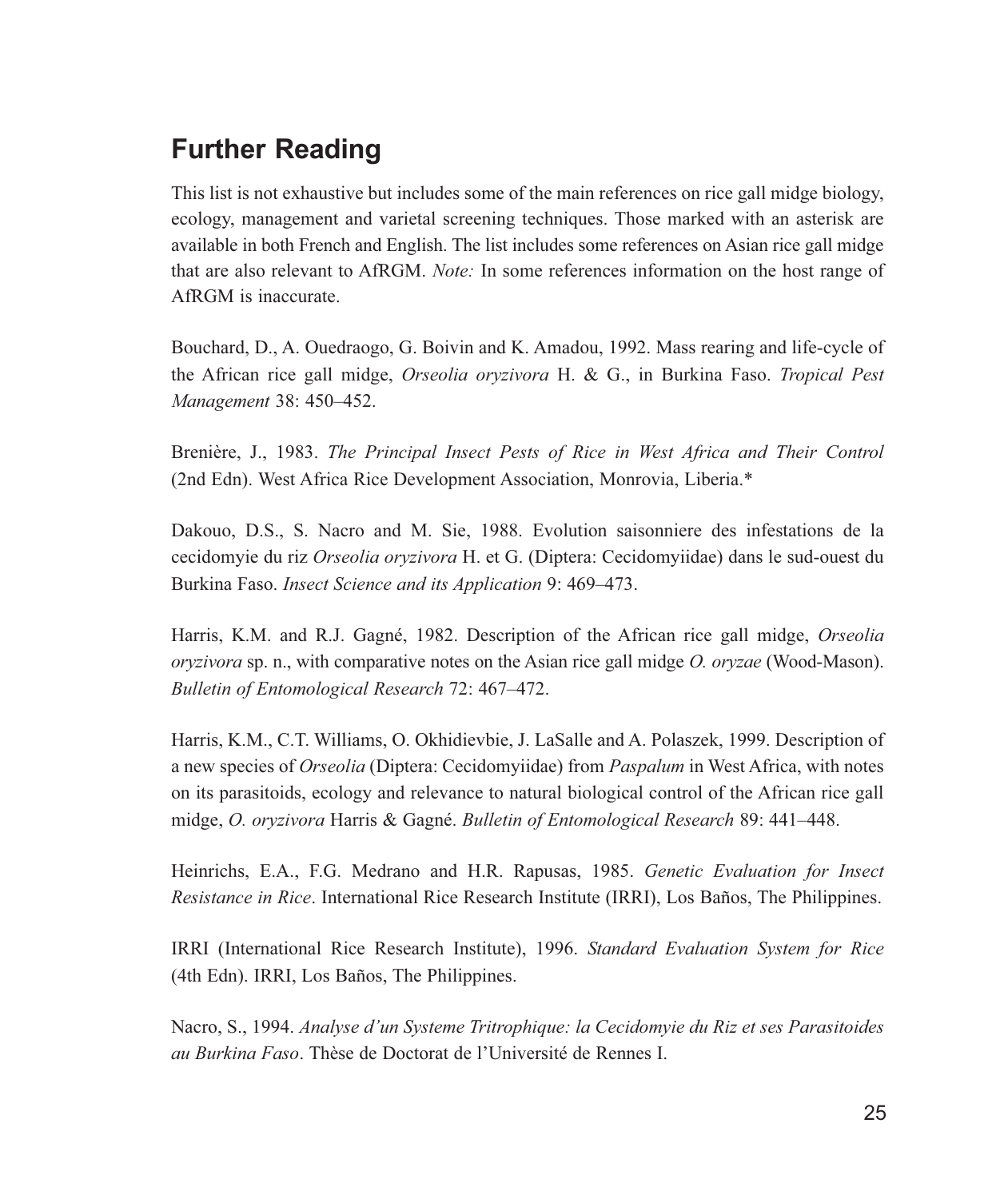Nacro, S., E.A. Heinrichs and D. Dakouo, 1996. Estimation of rice yield losses due to the African rice gall midge, Orseolia oryzivora Harris and Gagné. International Journal of Pest Management 42: 331-334.

Okocha, P.I., M.N. Ukwungwu and R.C. Joshi, 1992. Field varietal screening against African rice gall midge. IITA Research Guide 34. International Institute of Tropical Agriculture (IITA), Ibadan, Nigeria.\*

Reissig, W.H., E.A. Heinrichs, J.A. Litsinger, K. Moody, L. Fiedler, T.W. Mew and A.T. Barrion, 1986. Illustrated Guide to Integrated Pest Management in Rice in Tropical Asia. International Rice Research Institute *(IRRI)*, Los Baños, The Philippines.

Ukwungwu, M.N., 1987. Effects of spacing and nitrogen fertilizer on infestation by the rice gall midge Orseolia oryzivora Harris and Gagné (Diptera: Cecidomyiidae) in Nigeria. Tropical Pest Management 33: 164-165.

Ukwungwu, M.N. and R.C. Joshi, 1992. The distribution of the African rice gall midge, Orseolia oryzivora Harris and Gagné and its parasitoids in Nigeria. Tropical Pest Management  $38:241 - 244.$ 

Ukwungwu, M.N., C.T. Williams and O. Okhidievbie, 1998. Screening of African rice, Oryza glaberrima Steud, for resistance to the African rice gall midge, Orseolia oryzivora Harris and Gagné. *Insect Science and its Application* 18(2): 167–170.

Umeh, E.D.N. and R.C. Joshi, 1993. Aspects of the biology, ecology and natural biological control of the African rice gall midge, *Orseolia oryzivora* Harris & Gagné (Diptera, Cecidomyiidae) in south east Nigeria. Journal of Applied Entomology 116: 391–398.

Williams, C.T., O. Okhidievbie, K.M. Harris and M.N. Ukwungwu, 1999. The host range, annual cycle and parasitoids of the African rice gall midge Orseolia oryzivora Harris & Gagné (Diptera: Cecidomyiidae) in central and southeast Nigeria. Bulletin of Entomological Research 89: 589-597.

Williams, C.T., O. Okhidievbie, M.N. Ukwungwu, D. Dakouo, S. Nacro, A. Hamadoun and S.I. Kamara, 1999. Multilocational screening of *Oryza sativa* and *O. glaberrima* for resistance to African rice gall midge *Orseolia oryzivora* in West Africa. *International Rice Research Notes*  $24(1)$ :  $26-27$ .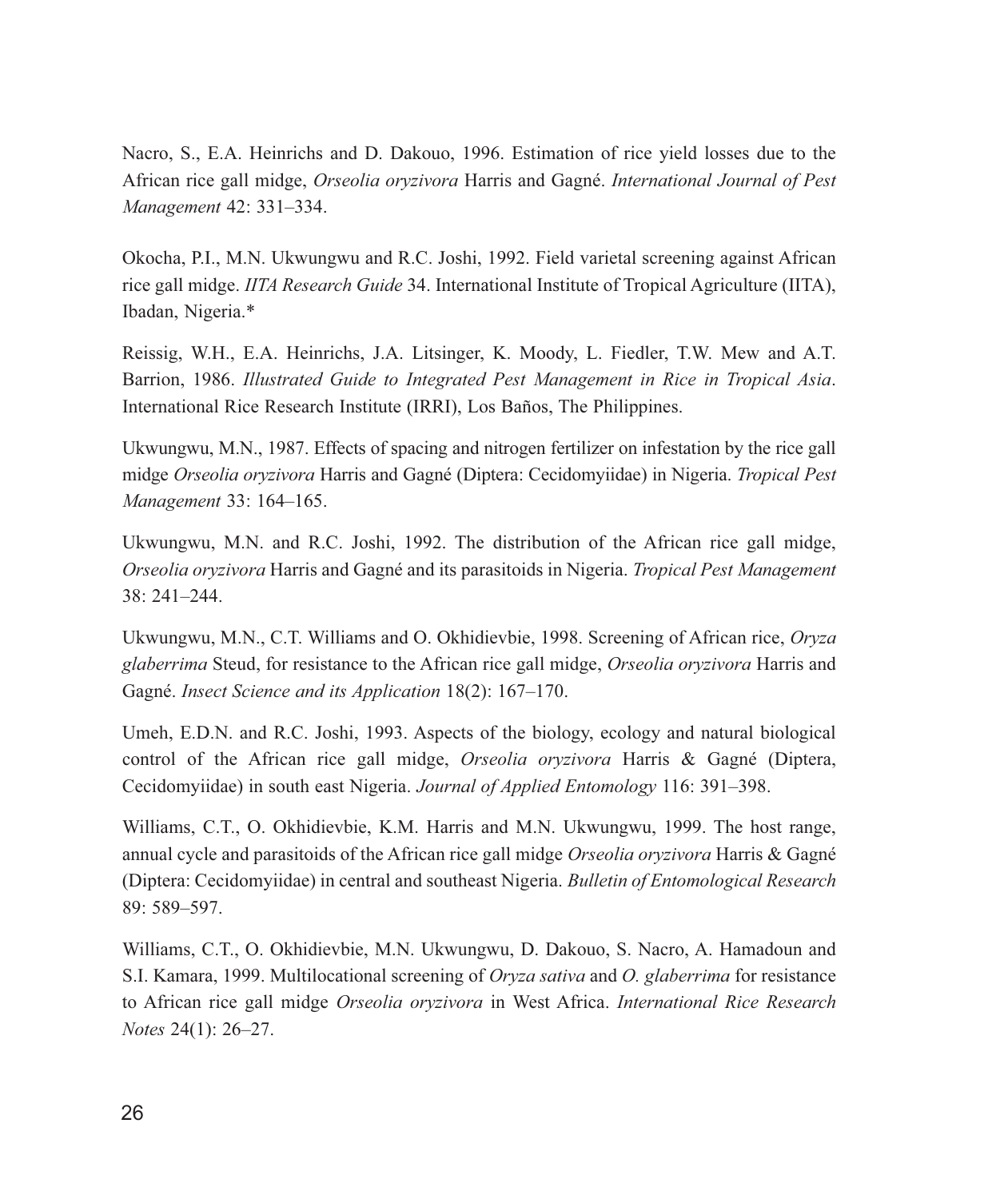Williams, C.T., M.N. Ukwungwu, B.N. Singh, O. Okhidievbie and J. Nnabo, 1999. Farmermanaged trials in south-east Nigeria to evaluate the rice variety Cisadane and estimate yield losses caused by the African rice gall midge, Orseolia oryzivora Harris & Gagné. International Journal of Pest Management 45: 117-124.

Williams, C.T., M.N. Ukwungwu, B.N. Singh and O. Okhidievbie, 2001. Assessment of host plant resistance in Oryza sativa to the African rice gall midge, Orseolia oryzivora Harris & Gagné (Diptera, Cecidomyiidae), with a description of a new method for screening under artificial infestation. Journal of Applied Entomology 125(6): 341-349.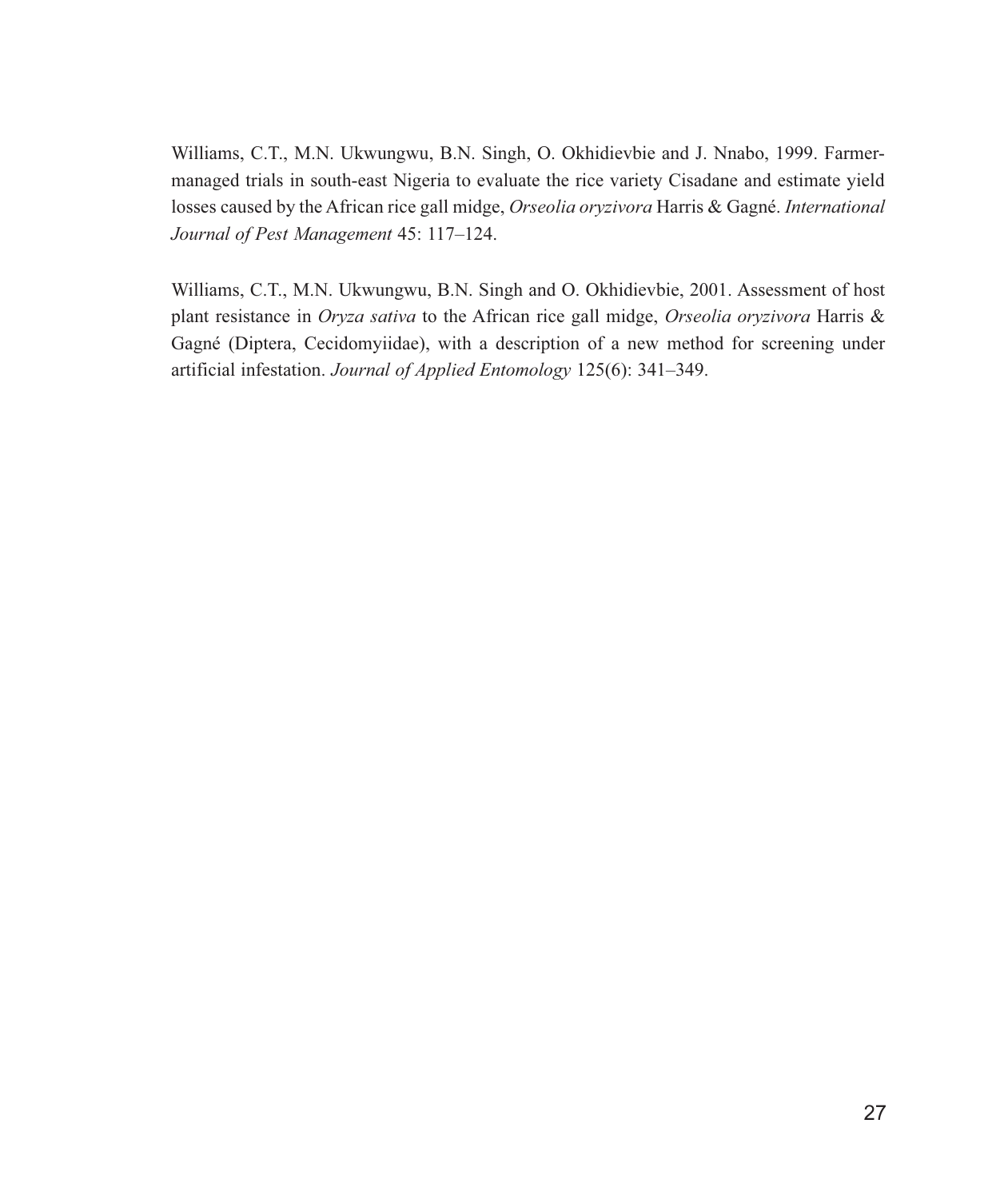#### **About WARDA**

The West Africa Rice Development Association (WARDA) was formed as an autonomous intergovernmental research association in 1971 by 11 countries, with the assistance of the United Nations Development Programme (UNDP), the Food and Agriculture Organization of the United Nations (FAO), and the Economic Commission for Africa (ECA). Today, the Association comprises 17 member states: Benin, Burkina Faso, Cameroon, Chad, Côte d'Ivoire, the Gambia, Ghana, Guinea, Guinea Bissau, Liberia, Mali, Mauritania, Niger, Nigeria, Senegal, Sierra Leone and Togo. Since 1987, WARDA has also been a member of the Consultative Group on International Agricultural Research (CGIAR), a network of 16 international research centers supported by more than 50 public- and private-sector donors.

WARDA's mission is: to contribute to food security and poverty eradication in poor rural and urban populations, particularly in West and Central Africa, through research, partnerships, capacity strengthening and policy support on ricebased systems, and in ways that promote sustainable agricultural development based on environmentally sound management of natural resources.

WARDA's research and development activities are carried out in collaboration with the national agricultural research systems of members states, academic institutions, international donors and other organizations, to the ultimate benefit of West and Central African farmers—mostly small-scale producers—who cultivate rice, as well as the millions of African families who eat rice as a staple food.

WARDA Headquarters are at M'bé, 25 km north of Bouaké, a major commercial center in Côte d'Ivoire. WARDA also operates research stations at N'Diaye, near Saint Louis, Senegal, and at the International Institute of Tropical Agriculture (IITA), Ibadan, Nigeria.

Donors to WARDA in 2001 were: the African Development Bank, Belgium, Canada, CGIAR (Finance Committee), Common Fund for Commodities (CFC), Côte d'Ivoire, Denmark, the European Union, the Food and Agriculture Organization of the United Nations (FAO), France, the Gatsby Foundation (UK), Germany, the International Development Research Centre (Canada), the International Fund for Agricultural Development, Japan, the Netherlands, Norway, the Rockefeller Foundation (USA), Sweden, the United Kingdom, UNDP, the United States of America, the World Bank and WARDA member states.

#### **About CGIAR**

The Consultative Group on International Agricultural Research (CGIAR) was founded in 1971 as a global endeavor of cooperation and goodwill. The CGIAR's mission is to contribute to food security and poverty eradication in developing countries through research, partnership, capacity building and policy support, promoting sustainable agricultural development based on the environmentally sound management of natural resources. The CGIAR works to help ensure food security for the twenty-first century through its network of 16 international and autonomous research centers, including WARDA. Together, the centers conduct research on crops, livestock, fisheries and forests, develop policy initiatives, strengthen national agricultural organizations, and promote sustainable resource management practices that help provide people world-wide with better livelihoods.

The CGIAR works in partnership with national governmental and non-governmental organizations, universities and private industry. The United Nations Development Programme, the United Nations Environment Programme, the World Bank, and the Food and Agriculture Organization of the United Nations sponsor the CGIAR. The CGIAR's 58 members include developing and developed countries, private foundations, and international and regional organizations. Developing world participation has doubled in recent years. All members of the OECD (Organisation for Economic Co-operation and Development) Development Assistance Committee belong to the CGIAR.

The CGIAR is actively planning for the world's food needs well into the twenty-first century. It will continue to do so with its mission always in mind and with its constant allegiance to scientific excellence.

#### **About CABI**

CAB International is a leading global not-for-profit organisation, specialising in sustainable solutions for agricultural and environmental problems.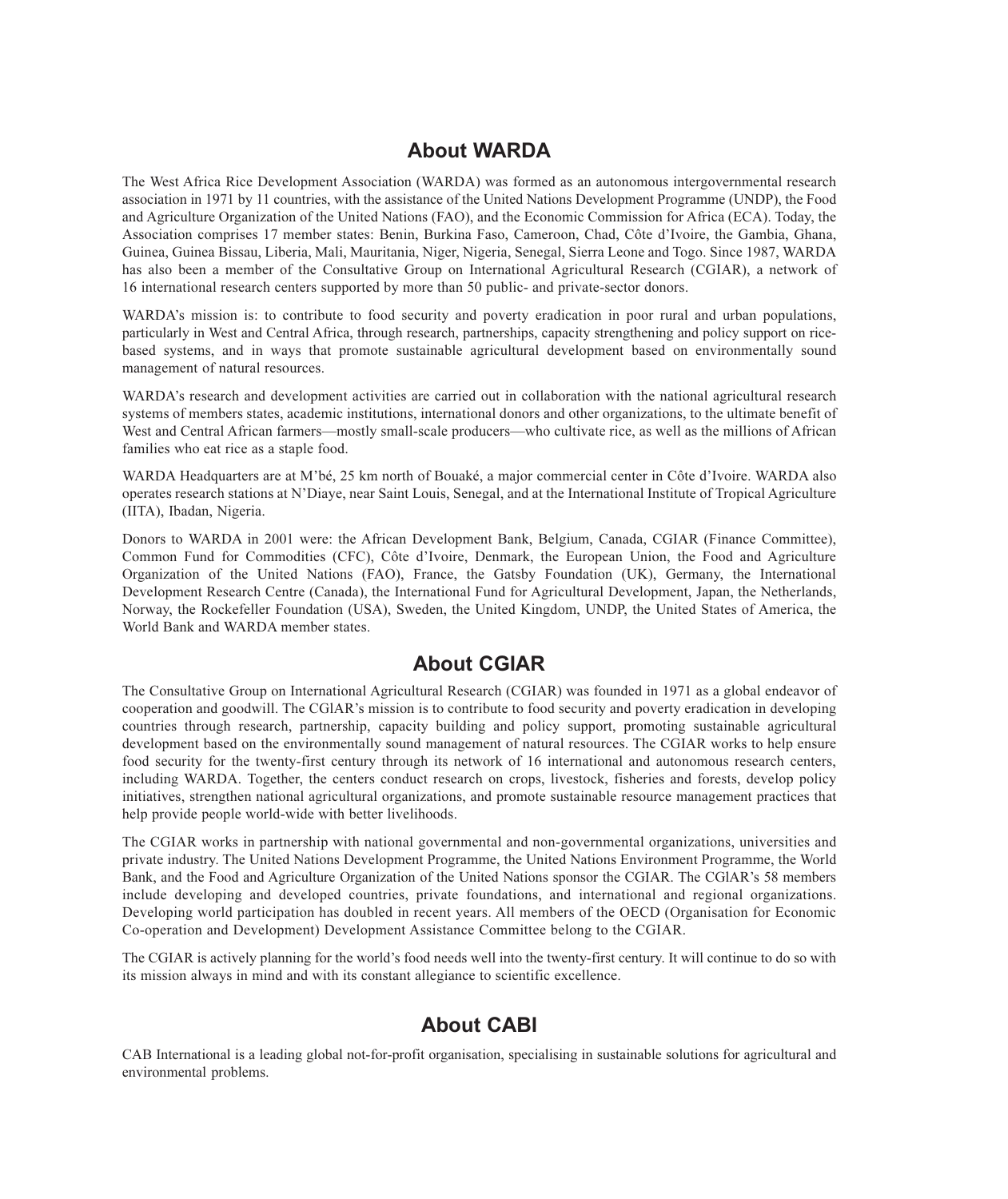

African rice gall midge adult



Midge eggs with newly hatched larva on leaf surface



Midge larva in a dissected gall



Midge pupa



Galls on young plants shortly after transplanting



Galls on older plants at mid- to late tillering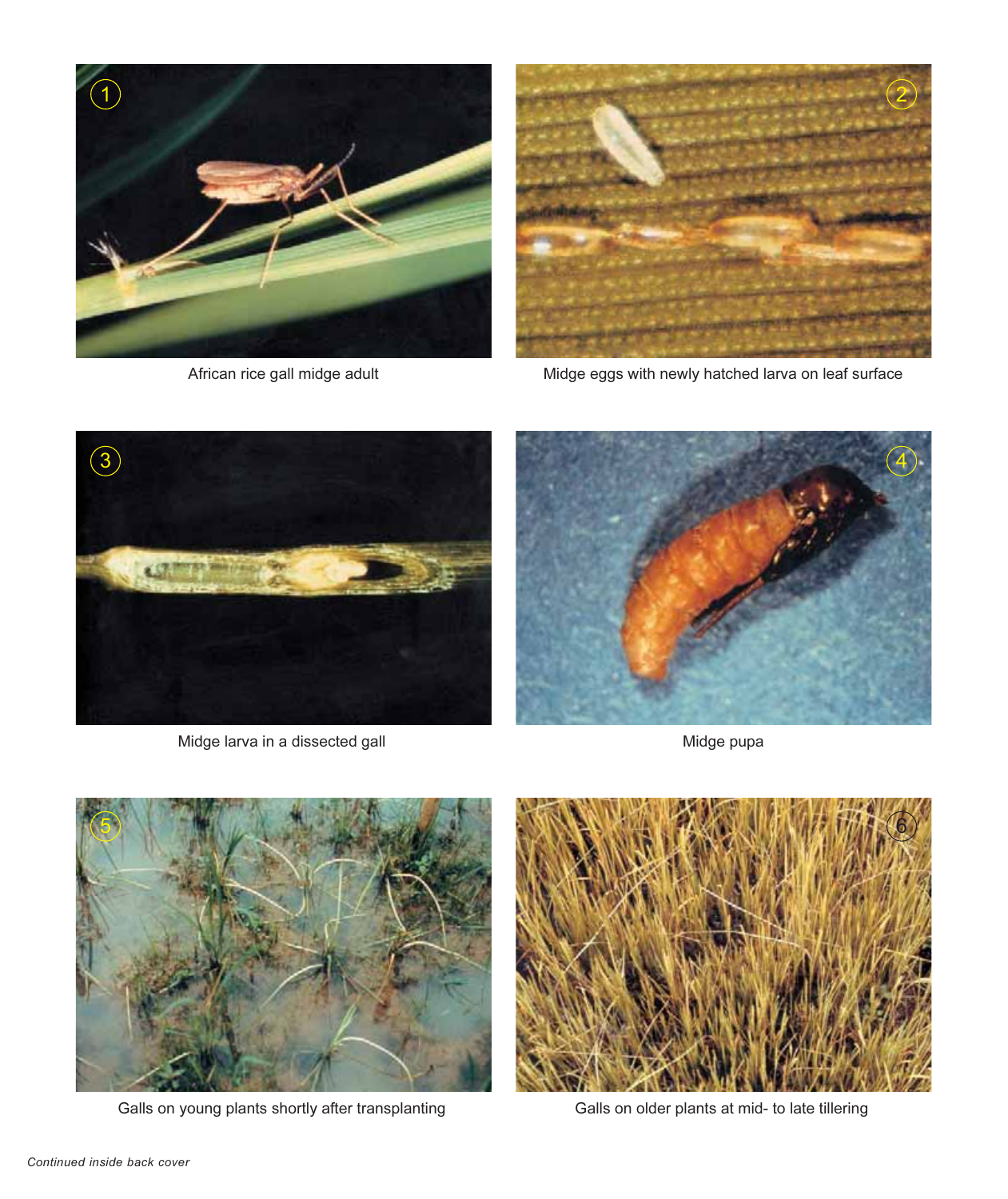

Close up of gall showing African rice gall midge pupal skin in exit hole



Galls on rhizome of Oryza longistaminata



Dissected gall with some<br>Platygaster adults and parasitized midge larva containing empty Platygaster pupal cases



Dissected gall with parasitized midge pupa and Aprostocetus larva



Dissected gall with parasitized midge pupa and Aprostocetus pupa



Close up of tops of three galls showing exit holes of midge (center), Platygaster (right) and Aprostocetus (left)